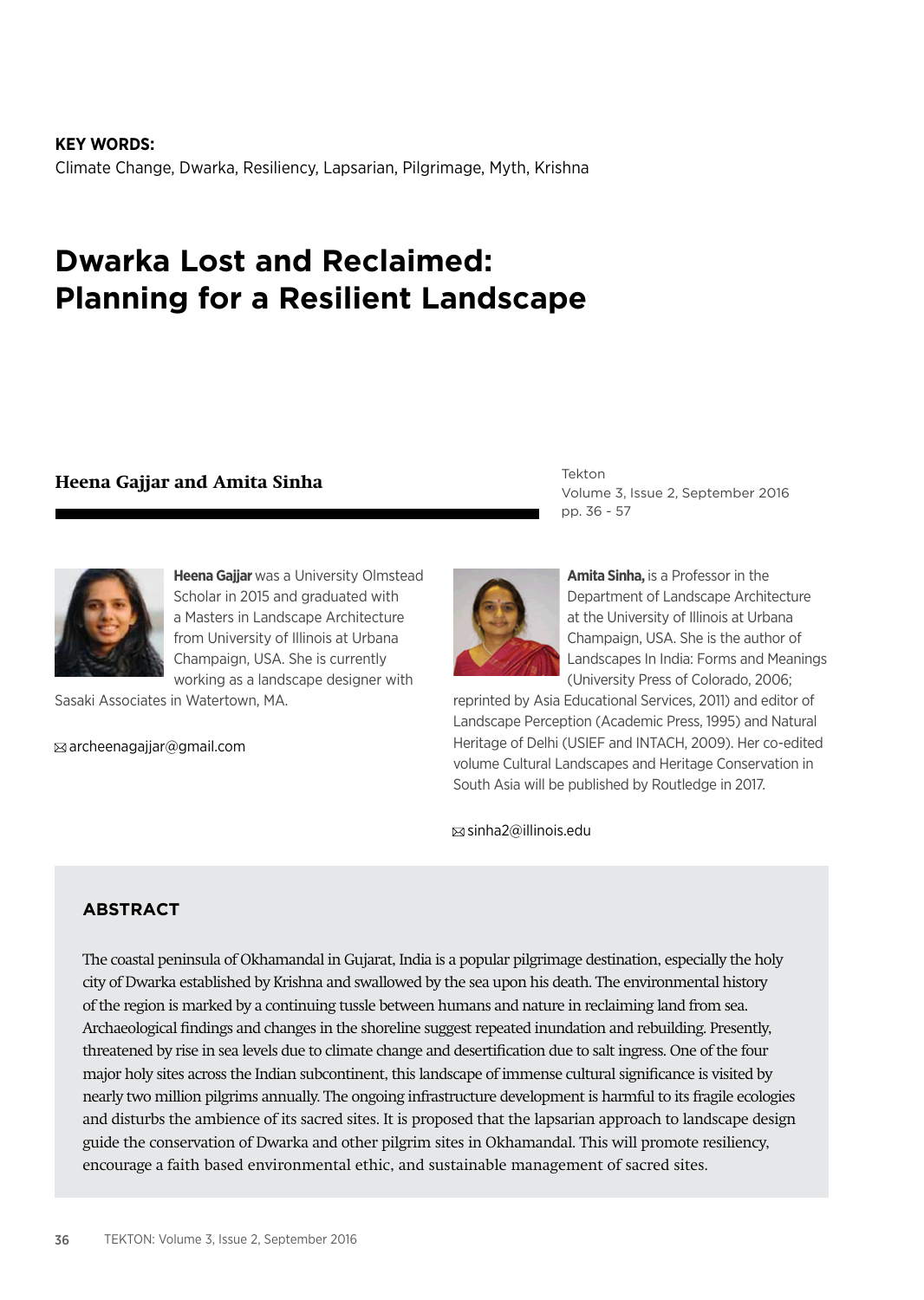#### **Introduction**

The region around the Gulf of Kutch and Khambhat on the west coast in India is particularly vulnerable to climate change. Sea ingress is noticeable in the low-lying areas in the Great Rann of Kutch and below in the tiny peninsula of Okhamandal, home to the pilgrim city of Dwarka and other sacred sites. Okhamandal embodies significant cultural heritage as the site of all India pilgrimage and of archaeological discoveries of historic and proto-historic settlements dating back to 1500 BCE. Its cultural landscape is shaped by archetypal images and ritual enactments that celebrate mythic events. From a historian's perspective, the landscape is a palimpsest containing relics that need to be excavated and dated to piece together the historic narrative. Both ways of seeing contribute to its immense

**It was a fabulous golden city***svarna nagri***, also known as**  *Dvaravati***- the door to eternal bliss. As per the legend, the shining city rose from the sea, designed by the divine architect Viswakarma, and rivaled the heavenly Amaravati in its splendor.** 

significance as a site of cultural memory. At the tip of the arm of the Gulf of Kutch covering an area of 780 sq. km., Okhamandal has suffered repeated inundations due to seismic events, cyclones, and also the slower sea ingress through the low-lying areas on its shoreline (**Figure 1**). The state is developing infrastructure on a large scale at Dwarka to meet the requirements of increasing amount of pilgrimage. The current model of infrastructure based urban development is not sustainable and will not be able to withstand catastrophic



*Figure 1: Location of Okhamandal*

events. We propose an alternative model in which heritage conservation practices are leveraged towards building resilient ecosystems.

#### **The Myth of Dwarka**

The fabled city of Dwarka, like the myth of Atlantis, has captured the Hindu imagination for centuries. It was a fabulous golden city*svarna nagri*, also known as *Dvaravati*- the door to eternal bliss. As per the legend, the shining city rose from the sea, designed by the divine architect Viswakarma, and rivaled the heavenly Amaravati in its splendor. The land on which it was built was wrested from the sea by Krishna,<sup>1</sup> Vishnu's incarnation, who had taken birth to destroy evil and restore the moral order in *dvapar yuga*. Dwarka is mentioned in a number of medieval *puranic* texts—Vishnu, *Bhagwata*, and *Matsya Puranas.* In *Harivamsa*, epilogue to the *Mahabharata*, *Dwarka* is described as a *varidurga-* a fortress in water and *dronimukha*- a port at the confluence of a river and sea. It was naturally protected by hills and sea on three sides and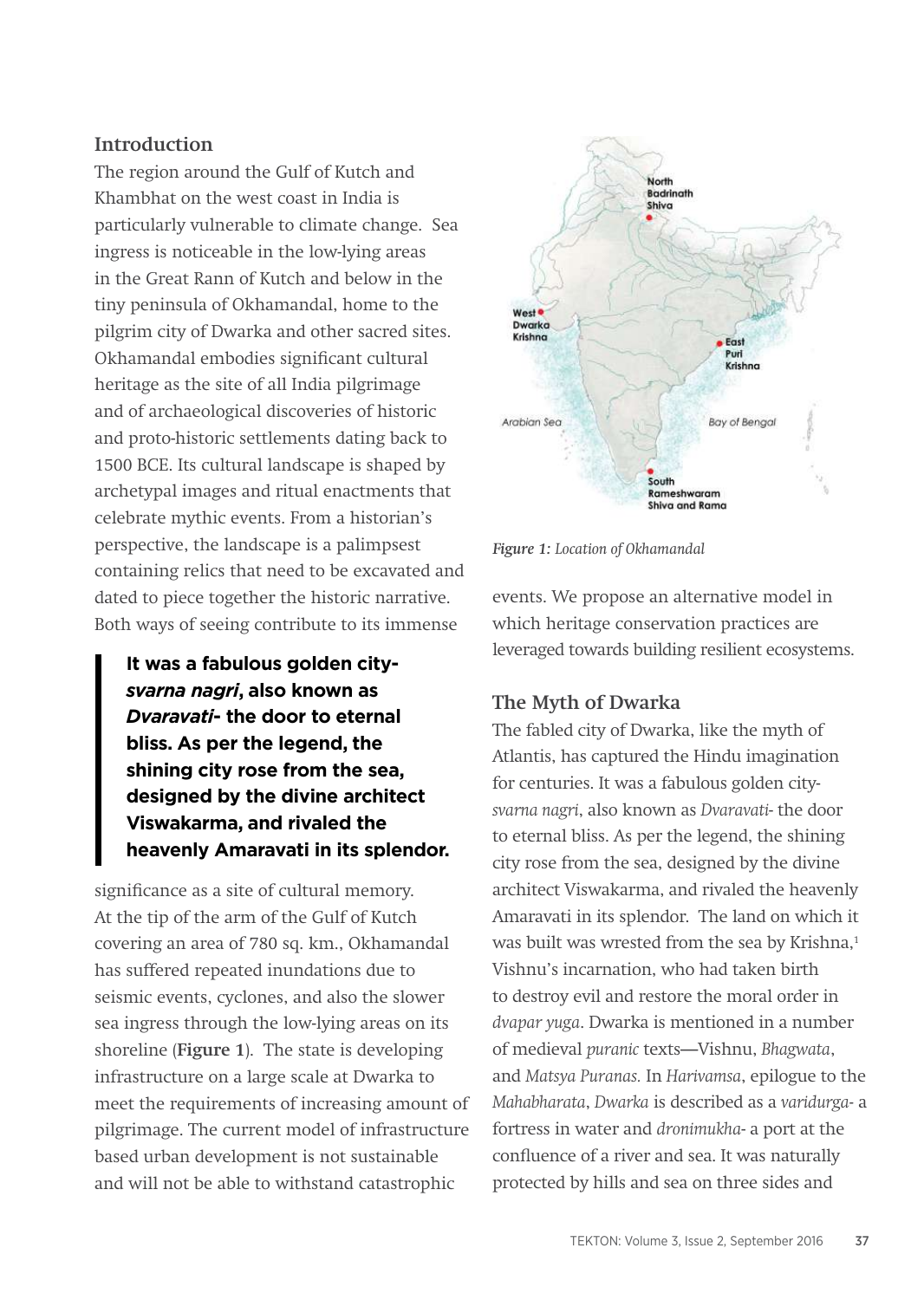

*Figure 2: Dwarka as an archetypal island* 

fortified by a wall with four gateways. It was divided into eight sectors by broad streets lined with magnificent marble palaces according to the principles of *vastu shastra* (Rao, 1995).

**Legend has it that Dwarka was destroyed and rebuilt seven times, each instance of building mimetic of Krishna's establishment of the archetypal golden city and every destruction a replay of the original cataclysmic event.** 

Dwarka's destruction by the sea is attributed to the community's decline into decadence and infighting. Krishna himself was killed by a hunter who mistook him for a deer at the coastal settlement of Prabhas (modern Somnath) after his kinsmen fought each other to death. A huge tidal wave rose from the sea and swallowed

Dwarka (Eck, 2012). With that *Dvapar Yug*, the third epoch in the Hindu cycle of creation and destruction of the universe, ended and the fourth, the present age of *Kali Yug*, began.

Legend has it that Dwarka was destroyed and rebuilt seven times, each instance of building mimetic of Krishna's establishment of the archetypal golden city and every destruction a replay of the original cataclysmic event. Dwarka's destruction by the sea marking the end of an epoch and beginning of another is symbolic of the Hindu belief in eternal cycle of time and its manifestation in space. Time in this worldview is cyclical and begins anew when the universe is created following its dissolution. The memory of genesis (*shrashti*) and apocalypse (*pralaya*) is preserved in the coded language of myth (Chandrasekharam, 2007). The divine hero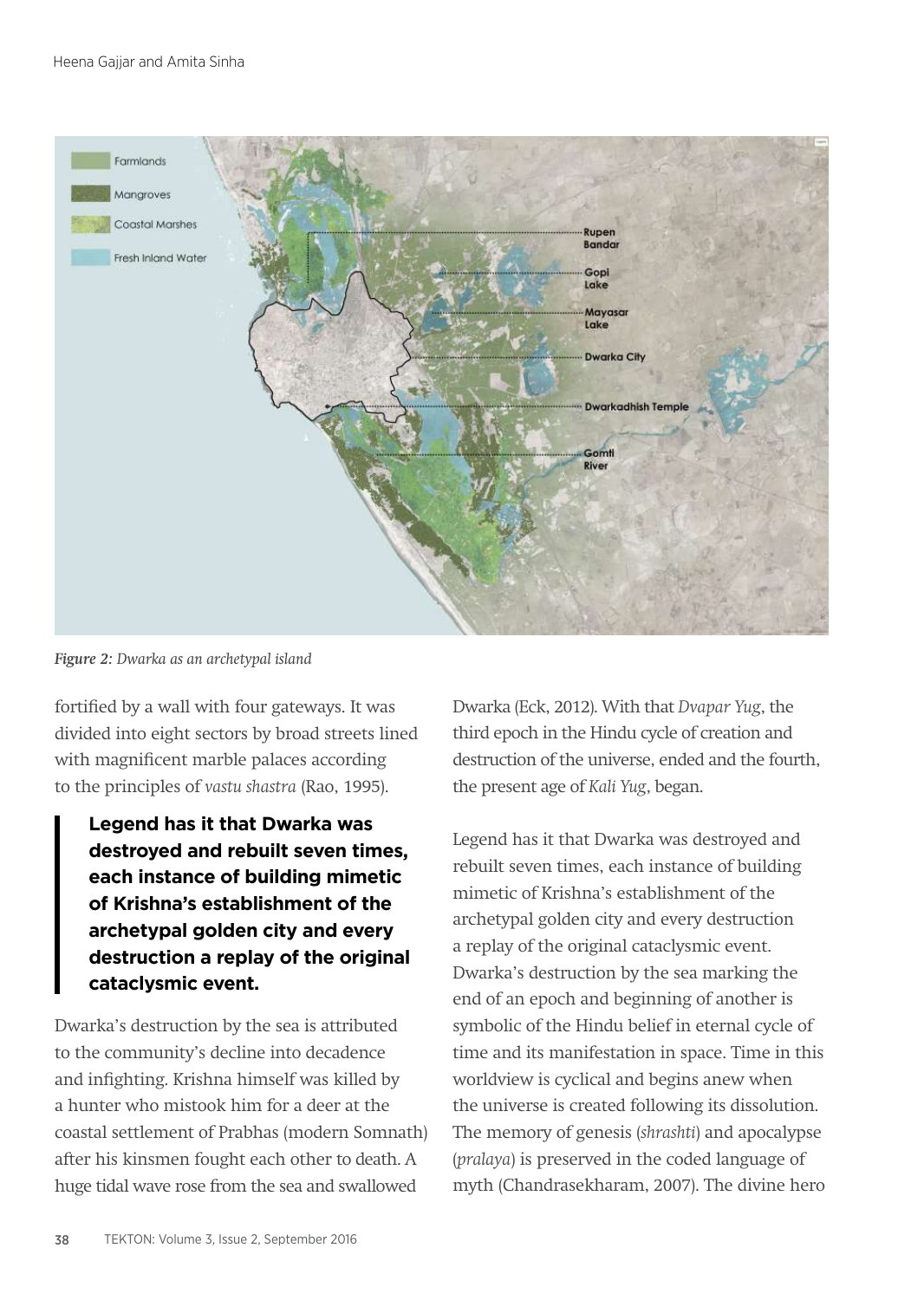Krishna is instrumental in building a perfect city but is helpless in preventing his community from committing moral transgressions that hasten its end. The city as a seat of *avatar*, like the Vedic altar of sacrifice, must be built and destroyed and rebuilt (Couture, 2003). Dwarka is believed to have been rebuilt seven times and each occasion of rebuilding is a commemoration of the original act and its creative force.

Mythic Dwarka is the archetypal 'golden city', built on land wrested out of the sea by Krishna, and a testament to his divine power over natural forces. Krishna in his human incarnation is superior to Varun, the god of sea and Agni, god of fire, whose temples line the seashore along with Dwarkadhish Temple in present day Dwarka. Yet nature wins, and the sea swallows the beautiful and perfect city. In a fable similar to that of lapse of humans in the Judeo-Christian belief and their exile from the Garden of Eden, the moral transgressions of the residents are blamed for this destruction. The quest for utopian Dwarka inspires the rebuilding of the temple city in every epoch brought forth by ceaseless turning of the wheel of time.

### **Landscape of Pilgrimage**

Archetypal images deeply rooted in the collective unconscious and expressed through building are significant in the making of cultural landscape of Okhamandal. Images of island and axial pillar signify cosmogony and emergence of land from the waters. Island is a recurring motif in Hinduism with the Indian subcontinent conceived of as an island called Jambudvip. The images of axial pillar linking the three worlds of earth, heaven, and underworld, are powerful because they signify victory over destructive forces of nature and

creation of order out of chaos. These primordial images are charged with profound meanings communicated in stories of places. The spatial practices of pilgrimage—circumambulatory movement in walking, bathing in water bodies, worshipping in temples and shrines, among others—regenerate the cultural landscape and its sacred powers.

Okhamandal joined by a narrow isthmus with the mainland appears to be an island. Moreover since the highest elevation of this plateau is only 45.75 meters above sea level, its low-lying areas are filled with water during monsoons and storm events (Desai and Clarke, 1923; Shah, 1938). The unknown Greek author of *Periplus of the Erythraen Sea* written in the first century,

**The spatial practices of pilgrimage—circumambulatory movement in walking, bathing in water bodies, worshipping in temples and shrines, among others—regenerate the cultural landscape and its sacred powers.** 

describes Baraca (Gulf of Kutch) as having seven islands interspersed with the Rann (salt marshes) and sea (Schoff, 1912).<sup>2</sup> Dwarka is actually on a high mound at the confluence of River Gomati and sea with marshlands and water bodies around it. During the monsoons the low-lying areas are completely inundated accentuating the island effect (**Figure 2**).

Promontories at the confluence of rivers or of river and sea signify land emerging from the cosmic ocean at the beginning of time. The archetypal image of the world pillar fixing the primordial mound floating in the cosmic ocean represents the paradigmatic act of cosmogony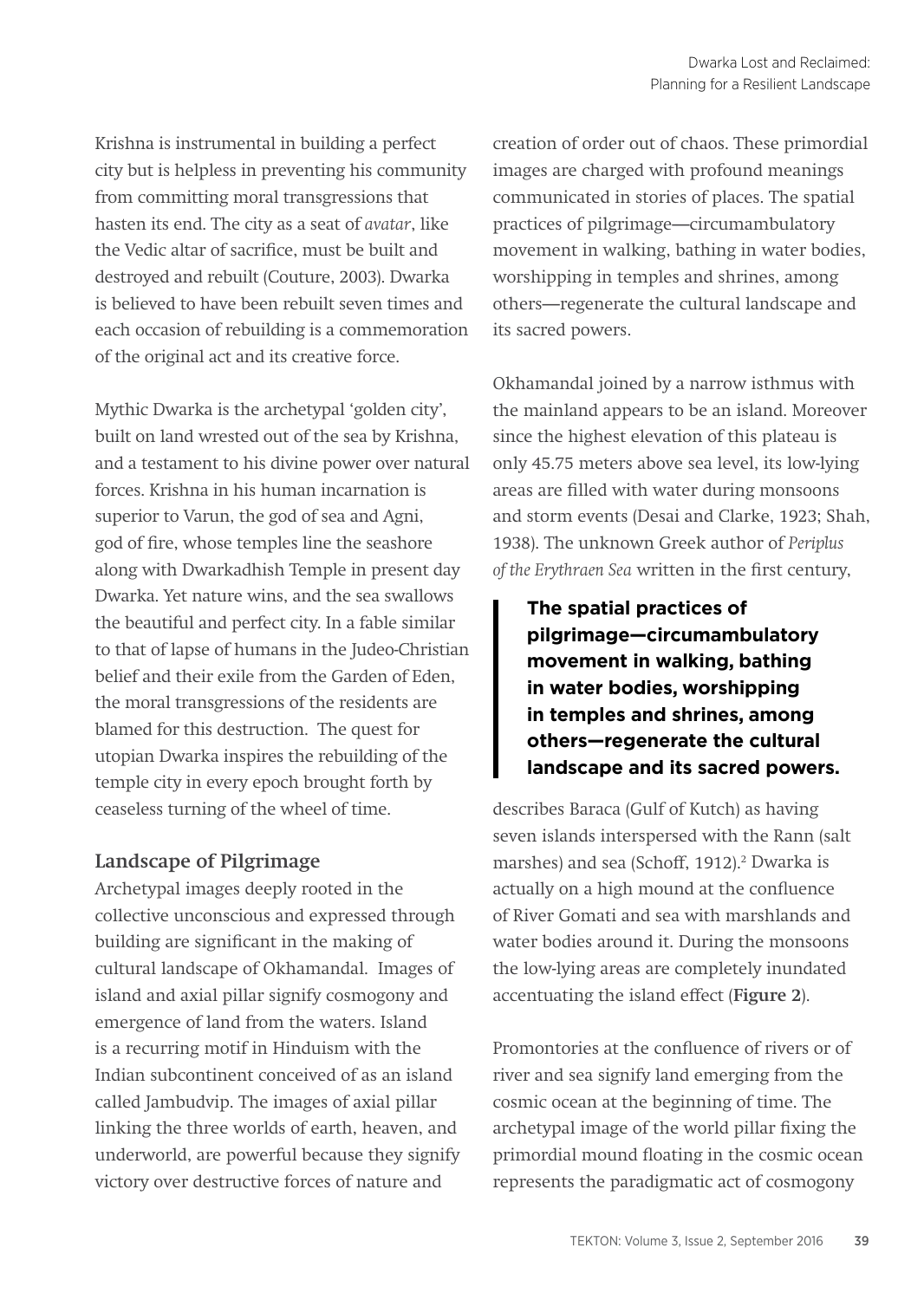

*Figure 3: Sun setting over Dwarkadhish Temple Figure 4: View of Dwarka ghats* 

(Irwin, 1983). Temple spires at promontories on the coastal edge in Okhamandal are modeled on this image and symbolically mark the emergence of land from the watery chaos (**Figure 3**). The archetypal image of the axial pillar is found inland at the edge of water bodies as well. At Gopi Talav and Nageshwar, in northern part of Okhamandal, the landscape is fashioned in this image as it is in many sites in Braj where Krishna spent his youth. The pond in a clearing in the forest is a space marked by interiority and signifies plenitude and nourishment.

In circumambulating Dwarka and Okhamandal, pilgrims are reaffirming the sacred emergence of land and demarcating it with their movement.3 Dwarka's most celebrated temple of 16th century, dedicated to Krishna as *Dwarkadhish* was, according to legend, originally built by Krishna's grandson, Vrajnabh, ruling in Mathura. Pilgrims begin the circumambulation of sacred sites in Okhamandal from a square behind this Dwarkadhish Temple. Fifty-six steps from the temple lead down to the River Gomati where pilgrims bathe, worship, and perform rituals (**Figure 4**). They wade through the river during low tide to the island called Panchkund,



formed by sediments deposited by the sea, and visit the five wells dedicated to the five Pandavs (of Mahabharata). They visit Rukmini Temple on the outskirts of the city, where according to the legend, Krishna's arrow brought forth fresh water to quench the thirst of his chief queen Rukmini when they both were travelling to meet the sage Durvasa (**Figure 5**).

Travelling further, pilgrims take the boat from Okha to the island of Bet Dwarka, also known as Shankhodhara, named after conch shells found there in profusion. A satellite settlement to Dwarka, it has many temples including one to Dwarkadhish and Shankhodhara where Vishnu is worshipped in his incarnation as a fish.4 From the conch shaped island, they cross the sea again to Gopi Talav where the temple and pond behind it commemorate the reunion of cowherdesses (*gopis*) of Vrindavan with Krishna. Pilgrims circumambulate the pond and ingest the soil and engage in *raas lila* (enactment of episodes from Krishna's life). Further on to Nageshwar, to visit Shiva Temple containing the *jyotirlinga*  surrounded by the primeval forest Darukvan as mentioned in *Shiv Purana*, and then ending the journey at Dwarka where it began.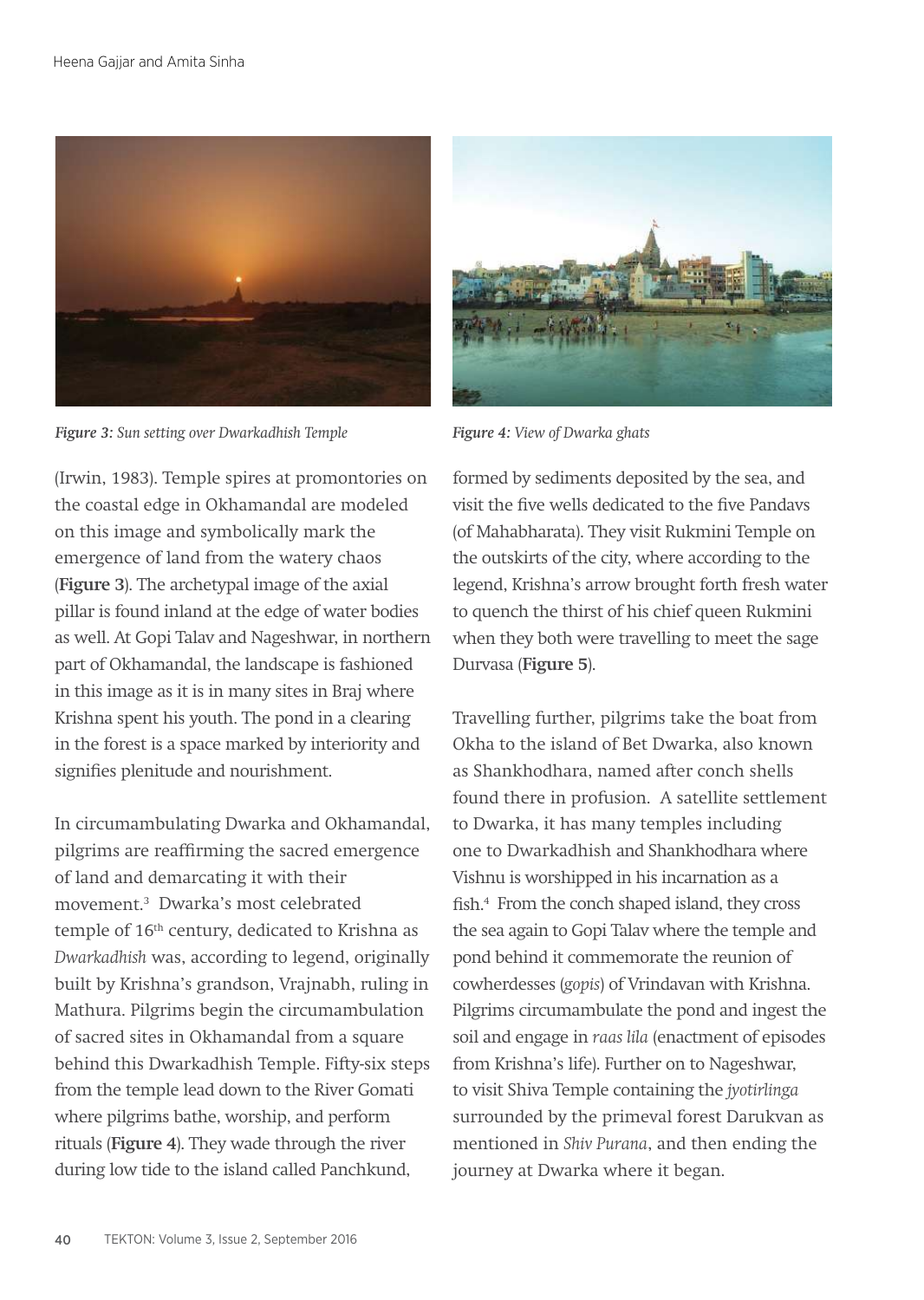

*Figure 5: Pilgrims walking towards Rukmini Temple* 

### **Dwarka in History**

Dwarka's recovery in face of catastrophes is a remarkable testimony to its cultural resilience. Myth and history agree on this but differ in conceptions of time and space and their connection with landscape. History, an objective account of actors and events, is chronological with a fixed point of beginning against which all that is subsequent is measured. The division into protohistoric, historic, medieval, colonial, and post-colonial in Indian history describes the linear progression of time. This arrow of time linking past, present, and future presupposes no return to origin unlike mythic time that is forever looping back in an endlessly recurring cycle (Eliade, 1954). The landscape is treated as a palimpsest and treated as an archive to be mined for deciphering the age of objects and their possible uses in times gone by. Relics as fragments of complete structures are pieced together and interpreted to tell the story of the past never to return.

The story of Dwarka, lost and reclaimed from the sea, has inspired and intrigued countless generations of Hindus. In the twentieth century, it has motivated archaeologists to prove the

veracity of the myth and make it history through scientific explorations. Sites with claims to being Krishna's Dwarka have been excavated since the 1960s and archeological findings are published in numerous articles and books. The present day Dwarka appears to be the likeliest candidate for the mythic city, although evidence of its historicity is inconclusive. That it was part of a network of settlements in protohistoric period (1800 BCE to 1500 BCE) in Okhamandal peninsula is attested by archaeological research (**Figure 6**).

The presence of creeks and seasonal rivers in the coastal region of Saurashtra in Gujarat where Okhamandal is situated, allowed harbors to be built and sea trade to flourish since ancient times.<sup>5</sup> Stone and iron anchors and fragments of stone walls and bastions have been found on the seabed at a depth of 7-10 meters in underwater

**The story of Dwarka, lost and reclaimed from the sea, has inspired and intrigued countless generations of Hindus. In the twentieth century, it has motivated archaeologists to prove the veracity of the myth and make it history through scientific explorations.**

exploration 1 to 1.3 km seaward of the present day Samudranarayan Temple in Dwarka. Rao (1999) surmises these may be remains of the ancient submerged Dwarka, planned as a fortified settlement with six sectors on the banks of the River Gomti whose bed in the past had extended into the sea. A natural ridge running parallel to the shore where a number of anchors were found had served as a wharf in what would have been a very busy port in the protohistoric period. Other archaeologists disagree, pointing out that underwater structures are of dressed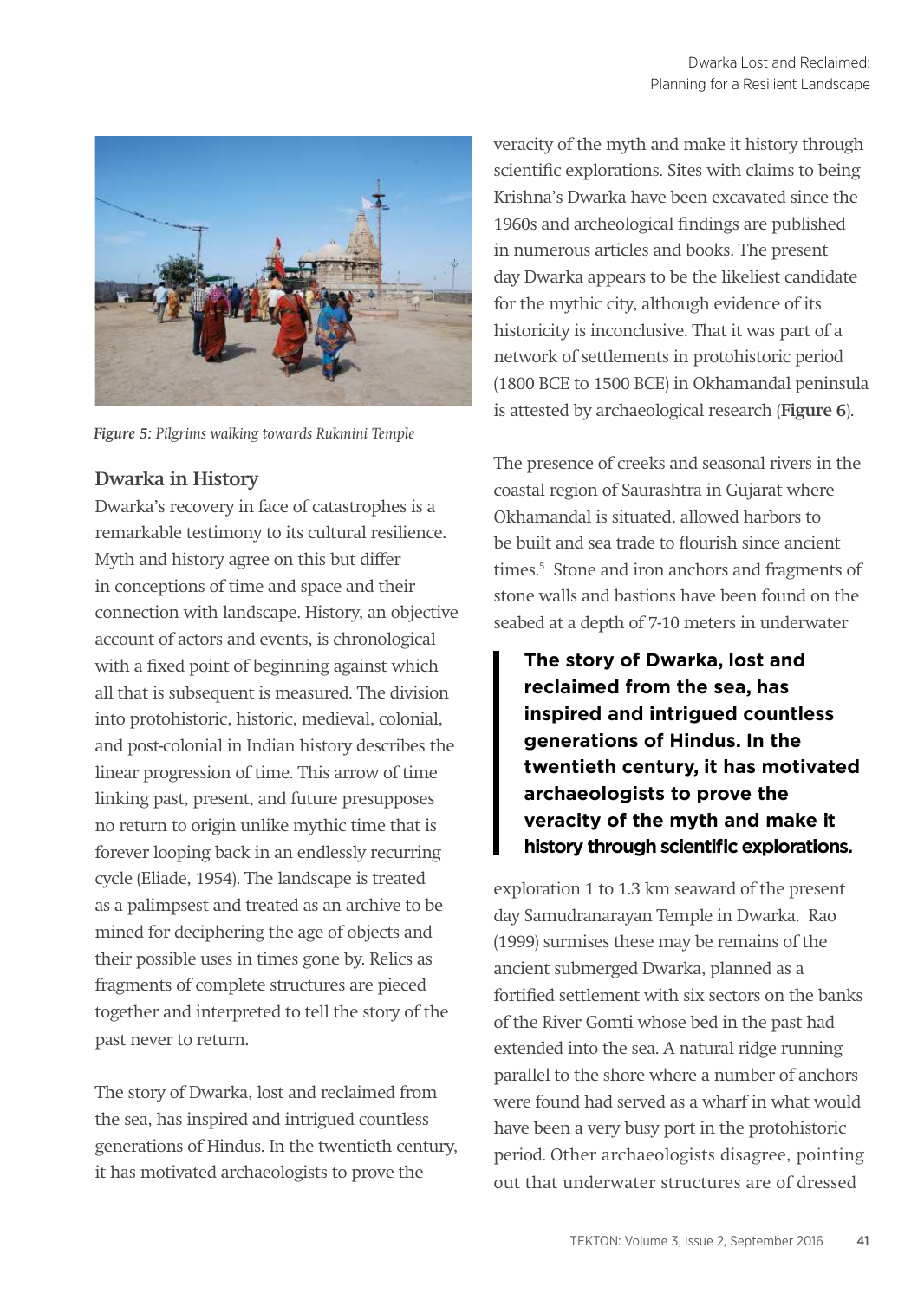

*Figure 6: Archaeological sites in Okhamandal* 

stone and likely of recent origin although the anchors are much older suggesting that Dwarka had been a seaport at least since the third century BCE (Gaur, Sundaresh, and Vora, 2008). Excavations in Dwarkadhish Temple in Dwarka yielded remains of five successive temples built since the beginning of the millennium (Rao, 2001).

What about Dwarka being swept away by the sea? Archaeological research is once again inconclusive in substantiating this as a fact. The estuarine delta environment in the Great and Little Rann in Kutch above Okhamandal has evidenced erosion and redistribution of sediments caused by sea level fluctuations since the late Pleistocene/early Holocene epochs.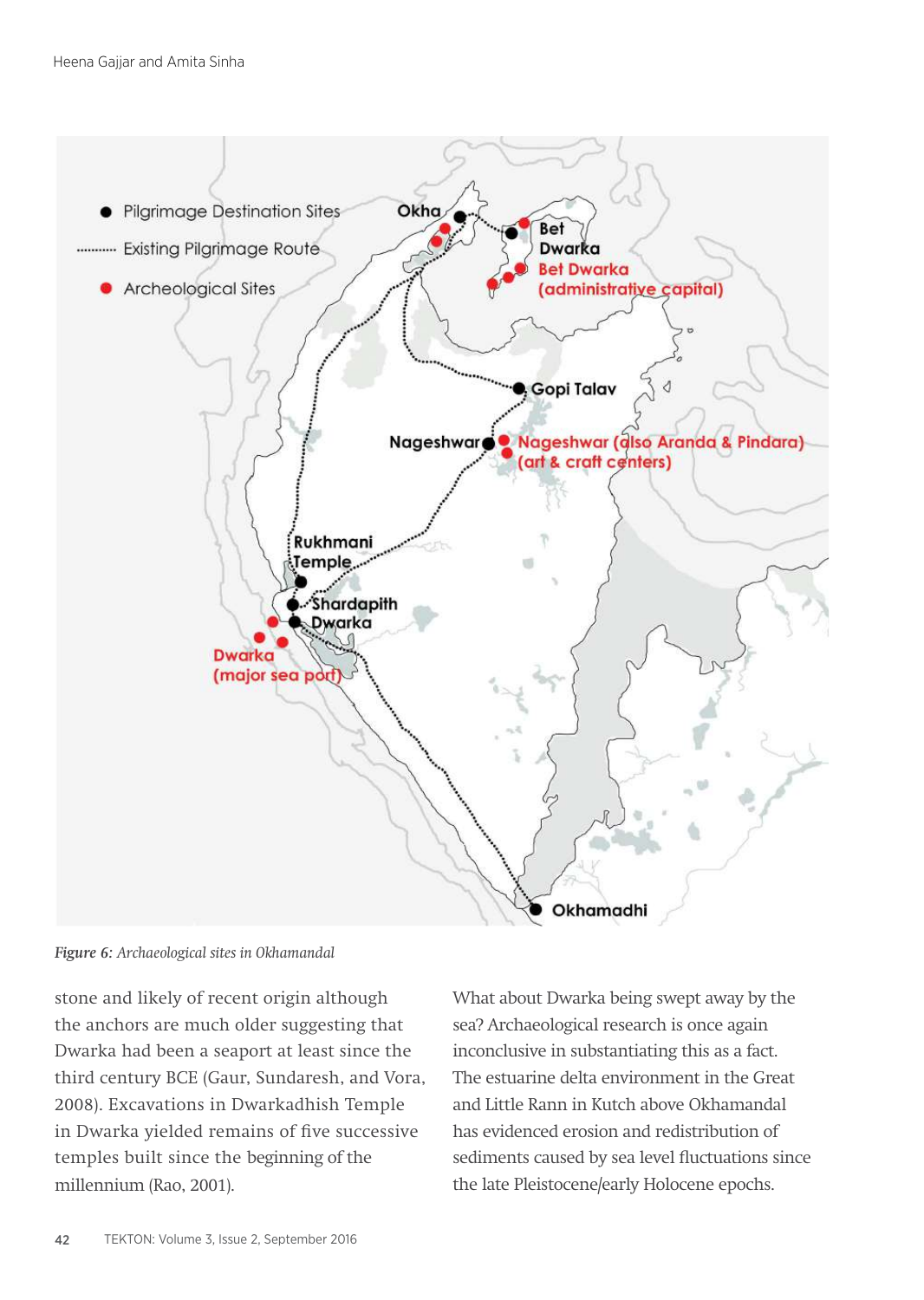

*Figure 7: Krishna devotee*

Transgression and regression of sea caused changes in shoreline evidenced by artifacts found in intertidal zones. Sea level would have been higher than the present level in the protohistoric period since many Harappan coastal towns such as Lothal in the Gulf of Khambat are now located in hinterland. It declined by 2-3 meters in Bet Dwarka around 1300 BCE resulting in land reclaimed from the sea on the northern and eastern part of the island and its connection with mainland. Sea level rose again around a thousand years ago submerging coastal sites of the historic period. The shore has advanced landward by 550 meters in the last 130 years (Gaur, Sundaresh, and Tripati, 2004; Gaur, Sundresh, and Vora, 2007).

In Okhamandal, coral reef fossils have been found inland near Dwarka and Gopi Talav, and below surface in Mithapur, pointing to tectonic disturbances in the region. The Gulf of Kutch has also been seismically active with major earthquakes recorded in the recent past (1819, 1956, and 2001). Rajendra et al. (2003) have identified a seismically generated sand blow in Bet Dwarka near a thrust fault suggesting an earthquake 2000 years ago.6 While more studies could prove Dwarka was submerged by a giant tsunami, it is more likely that ancient harbors in Okhamandal became non-navigable due to changes in coastal morphology.7

There are major gaps in the history of Dwarka between the protohistoric and historic periods. Dwarka's destroyed earlier temples were dated by digging trenches in the forecourt of Dwarkadhish Temple; offshore excavations on the seabed at Dwarka and in the intertidal range in Bet Dwarka revealed artifacts whose age was determined through carbon and thermoluminescence dating. Their use value in the present is limited to their

**Dwarka's popularity as a pilgrim destination began to grow since the ninth century when the saint philosopher Adi Shankaracharya chose it as the site of Sharadapith, one of the four major monasteries for the study of Vedanta doctrine of Hinduism.** 

survival from another time and what they tell us about it. Yet the story, unlike the myth, is never complete and gaps continue to persist waiting to be filled by promise of further research.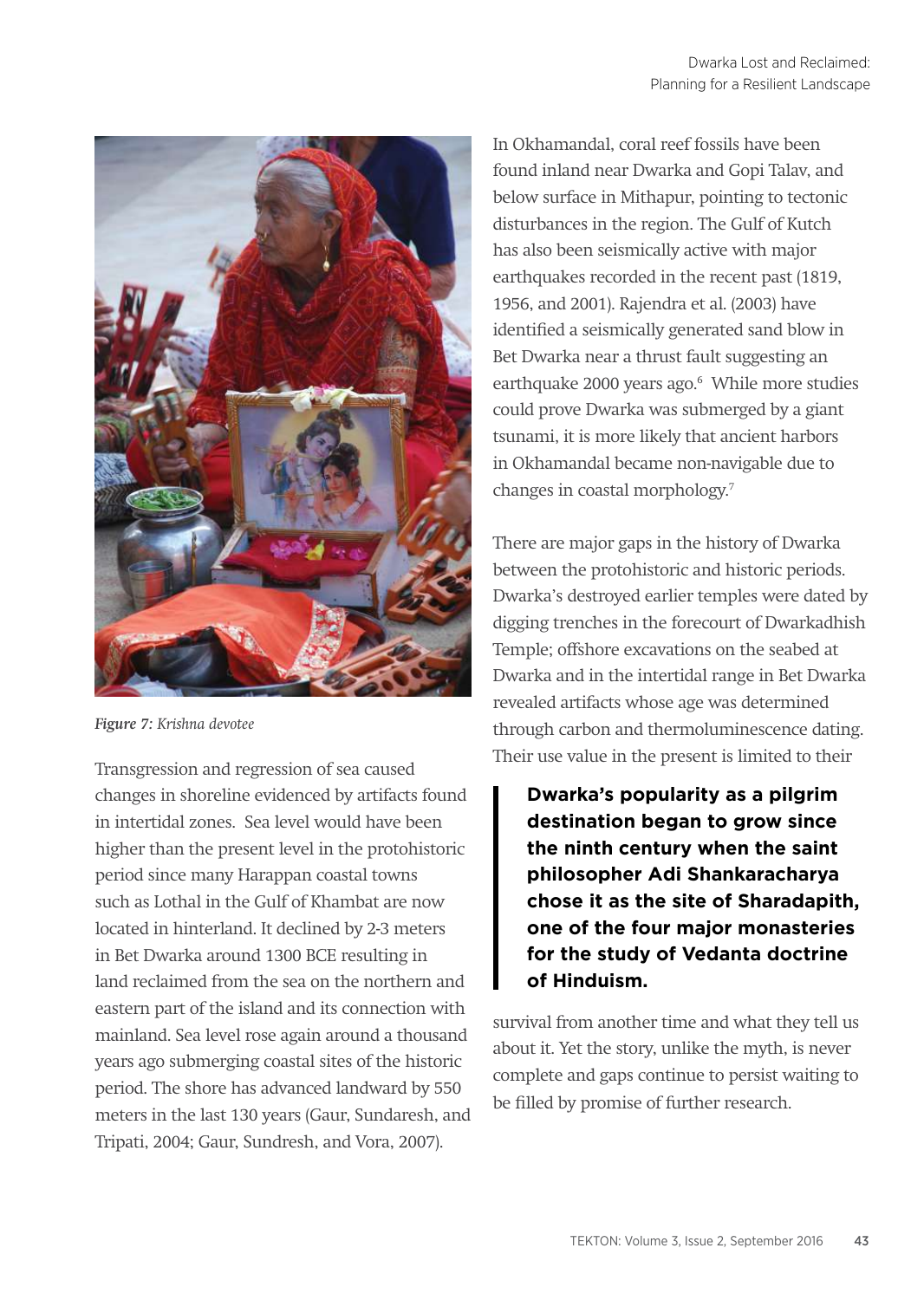Dwarka's popularity as a pilgrim destination began to grow since the ninth century when the saint philosopher Adi Shankaracharya chose it as the site of Sharadapith, one of the four major monasteries for the study of Vedanta doctrine of Hinduism (Sen Gupta, 2003). Dwarkadhish Temple became the prime target of Islamic iconoclasm and was ransacked by Muhammad

**Dwarka is a site of memory as an enacted landscape of pilgrimage and an archive of fragments buried underground and scattered on the seabed at the coastal edge. Place myths, temples and shrines, pamphlets, local folk art, and songs create and buttress memory of Krishna's heroic feats and his eternal city.**

Shah in 1241 CE and the Gujarat Sultan Mahmud Begarha in 1473 CE (Davidson and Gitlitz, 2002). The sixteenth century saint Vallabhacharya is believed to have hidden the deity in a stepwell during one of the Islamic invasions and installed it in a temple in Bet Dwarka. Dwarkadhish Temple was looted during the 1857 Uprising and later restored by Gaekwad rulers of Baroda state. Today Dwarka is a thriving pilgrim town of 38,873 residents visited by nearly two million pilgrims annually (**Figure 7**). Its temples and those at other sacred sites in Okhamandal are thriving centers of worship and receive government aid in their upkeep.

#### **Site of Memory**

Dwarka is a site of memory as an enacted landscape of pilgrimage and an archive of fragments buried underground and scattered on the seabed at the coastal edge. Place myths, temples and shrines, pamphlets, local folk art, and songs create and buttress memory

of Krishna's heroic feats and his eternal city. Oral traditions have been tenacious in keeping those memories alive yet there appears to be the need to authenticate the past through empirical knowledge. Myths enacted by the devotee are successful in reliving the past in the present and are in that sense 'living history' although considered to be works of imagination by historians. In the quest to turn myth into history, archaeologists have sought to 'prove' the existence of historic Dwarka and Krishna through material remains. In translating myth into history through empirical research, reconstruction of past events is given a factual basis and therein lies its appeal. The psychological immediacy of the enacted myth is complemented with the detached perspective used in documenting history. In this reconciliation of myth and history, Dwarka becomes a representational space—of myth, symbols, traditional spatial practice-- as well as a space of representation—of timelines, taxonomies, and networks that describe empirical knowledge systems.<sup>8</sup> Both two ways of seeing and remembering the past inform the present and should be considered in projecting Dwarka's future.<sup>9</sup>

### **Heritage at Risk**

Pilgrim sites on the coastal edge of Okhamandal are vulnerable to the projected sea level rise of 1-2 meters by 2100 CE due to global warming.10 The melting of polar ice caps is predicted to alter the isostatic balance in the earth's crust resulting in greater frequency of high magnitude earthquakes in structurally unstable areas accompanied by rising levels of sea. The fluctuation of Saurashtra coastline due to transgression and regression of sea since the last ice age coupled with the history of tectonic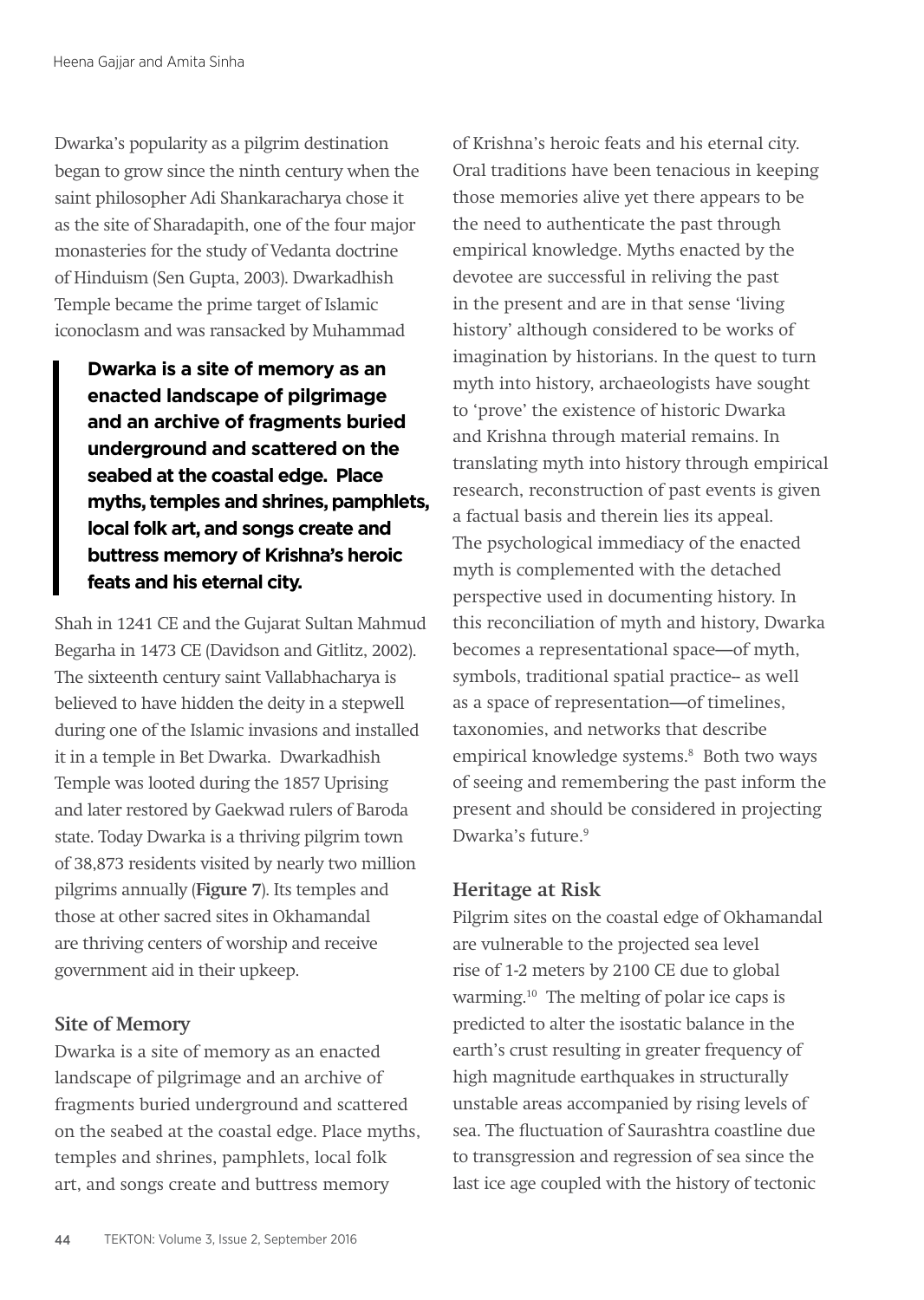

*Figure 8: Engineered coastal edge at Dwarka*

activity in the region, make the possibility of Dwarka being drowned by the sea for the eighth time not entirely improbable.

Coral reefs and mangroves protect the shore from tidal surges and increase its stability. They are essential to the biodiversity of the coastal marine environment as breeding grounds for fishes, crustaceans, and algae, and for bird nesting. Mangroves are being cut down by locals for fuel wood; plus an engineering approach is used to stabilize the shoreline in Dwarka with concrete tetrapods to reduce coastal erosion (**Figure 8**). New urban development in the lowlying marshland and scrubland around the city has disturbed the local hydrology and is causing creeks and streams to dry up. The damming of streams upstream has reduced fresh water and increased salinity in Okhamandal. Salt ingress, i.e. movement of saline water into fresh water aquifers, is a major issue in Okhamandal

since the 1960s caused by subsurface sea water intrusion and vertical percolation of saline water (**Figure 9**). It is predicted that by 2025 there may be no fresh water available if the present rate of over extraction of ground water continues resulting in salt ingress at the rate of 30 hectares per year. 11 Coastal erosion and salt intrusion disrupt the coastal ecology and reduce the landscape's ability to adapt and recover from sudden catastrophes as well as slower disturbances caused by climate change.

## **Lapsarian Landscapes**

In recent years Dwarka has seen new development—roadways, beachfront, bridges—meant to increase access and provide recreational facilities to pilgrims. The Government of India is promoting sustainable development of twelve pilgrim cities across the country including Dwarka under the National Heritage City Development and Augmentation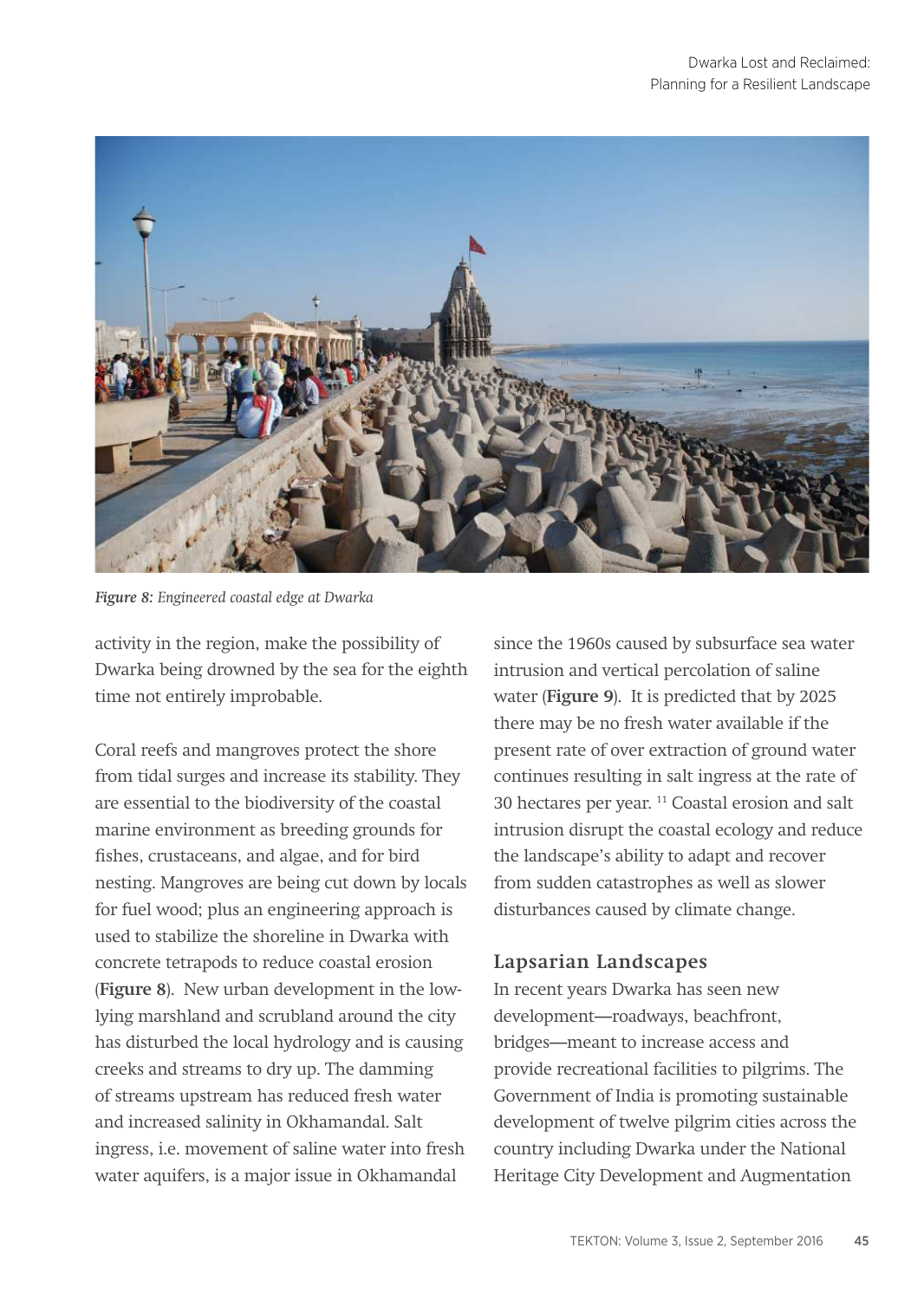

*Figure 9: Salt ingress in Okhamandal (source: GIS mapping by Heena Gajjar based upon report by Coastal Salinity Prevention Cell)*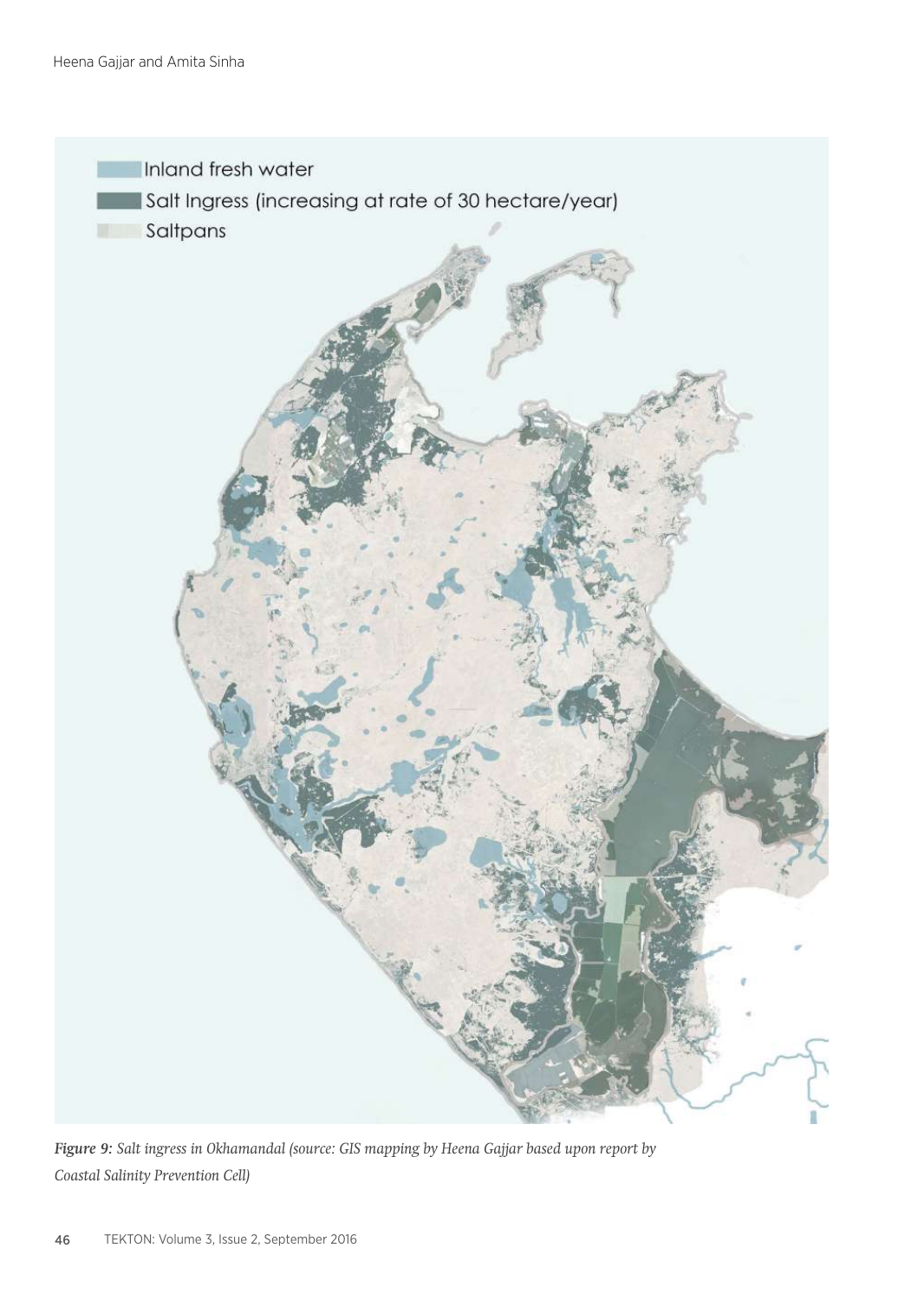Yojana popularly known as HRIDAY.12 The focus is on developing infrastructure for the increasing pilgrimage with little thought to understanding the sacred landscape as part of the regional ecosystem. Today the pilgrim city is developing rapidly with massive investment in its infrastructure of roadways, bridges, and sea walls. Domestic pilgrimage is the biggest economic engine driving its development. Okhamandal's vulnerability to sea level rise and its slow desertification will impact the immense cultural heritage of Dwarka and other sacred sites, a fact not being taken account in state sponsored urban development. The engineered infrastructural model of development of pilgrim sites is geared for resisting nature, not working with natural systems. It is linear and hierarchical, relies on fossil fuel for its energy sources, pollutes ground, water, and air, and has little capacity to adapt

**The answers lie in acknowledging the legacy of the myth of Dwarka's destruction by the sea caused by human transgressions, but moving beyond in applying scientific research to generate innovative solutions to problems posed by climate change.**

and regenerate on its own. Its ability to recover from extreme events and absorb disturbances without destabilizing is questionable. In the ongoing efforts to dominate nature with modern technology and build an eternal city, the question remains-- will it be sustainable as environmental problems caused by climate change accelerate? Is there a way to avert or delay the inevitable catastrophe as foretold by myth? How may the new understanding of ecology and a different way of viewing nature increase resilience of its cultural landscape? The answers lie in acknowledging the

legacy of the myth of Dwarka's destruction by the sea caused by human transgressions, but moving beyond in applying scientific research to generate innovative solutions to problems posed by climate change.

**Resilience thinking is about understanding the complexity of cultural and natural systems and their capacity to change in response to new conditions while still maintaining their functionality.** 

David Hays (2015; pp. 9-10) describes the lapsarian approach to landscape as abandoning the ideal of perfect nature, the garden in Eden associated with the fall of man in Judeo-Christian thought, and embracing the idea of imperfect nature in ecological theory.

*"In a "lapsarian" approach to landscape design, dynamic systems are manipulated without thought to static ideals. The lapse on which this approach depends is an intentional failure to generate and be guided by stable design images (e.g. Edenic paradigms, picturesque formulas, climax communities)."*

Infrastructural landscapes based upon softer, looser ecological systems rather than fixed engineered structures perform better in that they have a greater capacity to adapt and regenerate (Belanger, 2016). Resilience thinking is about understanding the complexity of cultural and natural systems and their capacity to change in response to new conditions while still maintaining their functionality. The emergence of resilience as a central concept in ecology, landscape, and urbanism is tied to growing concerns about climate change (Lister, 2016). It is the key to sustainability (Walker and Salt, 2006).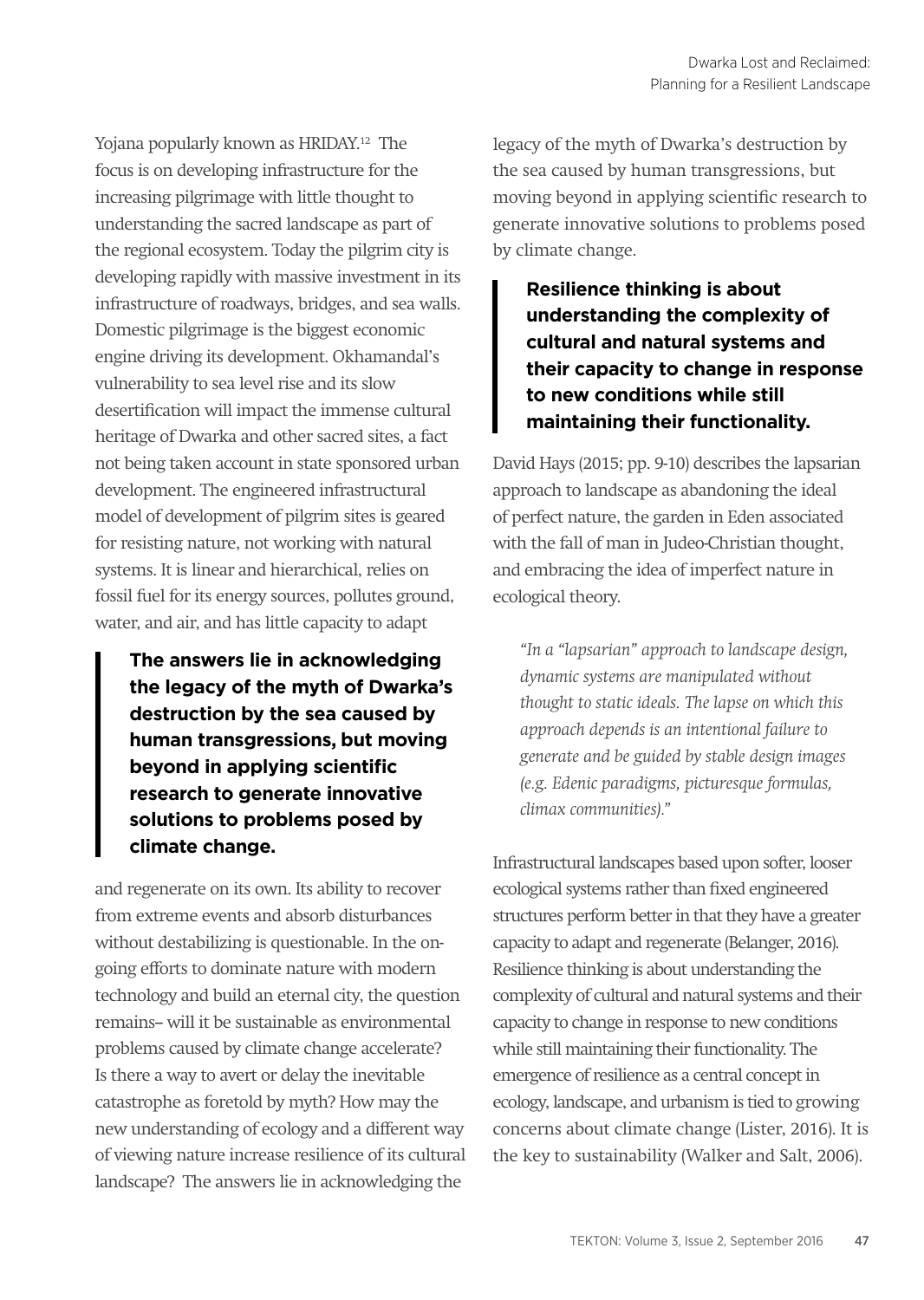

*Figure 10: Coastal marshlands*

## **Proposed Approches**

In operational terms, this means that instead of erecting static barriers such as walls and levees in the vertical plane, dynamic coastal infrastructure in the horizontal plane should be planned for (Hill and Barnett, 2007). The regional ecosystem of the Okhamandal peninsula defined by its coastal edge, mudflats, and estuaries should be considered in planning for future growth of Dwarka and other sacred sites (**Figure 10**). Coastal landforms should be able to shift in response to changing hydraulic conditions as the sea level rises and achieve a dynamic equilibrium. The living coastal infrastructure will respond to higher level of wave action through migration of landforms, for example, mudflats would migrate landwards with increase in coastal energy levels and be replaced by sand beaches (Crooks, 2004). Since coastal wetlands provide valuable ecological services—flood protection and support of marine life- building upland wetlands will

compensate their loss from sea level rise. Currently, the Marine National Park and Wildlife Sanctuary in the Gulf of Kutch covers 42 islands including Bet Dwarka and intertidal zone supporting coral reefs, mangroves, creeks, mudflats, and sand shores.13 Additional protection is ensured under coastal regulation zone designated under the Environment

 **In planning for the future of Okhamandal within the lapsarian approach, conservation of cultural heritage should be guided by ecological thinking while acknowledging the legacy of enacted myths and oral traditions.** 

Protection Act (1986) covering coastal land up to 500 meters from high tide line and 100 meters along rivers, creeks, and estuaries subject to tidal fluctuations. We propose that the scope of protection be increased by designating Okhamandal as a cultural and natural heritage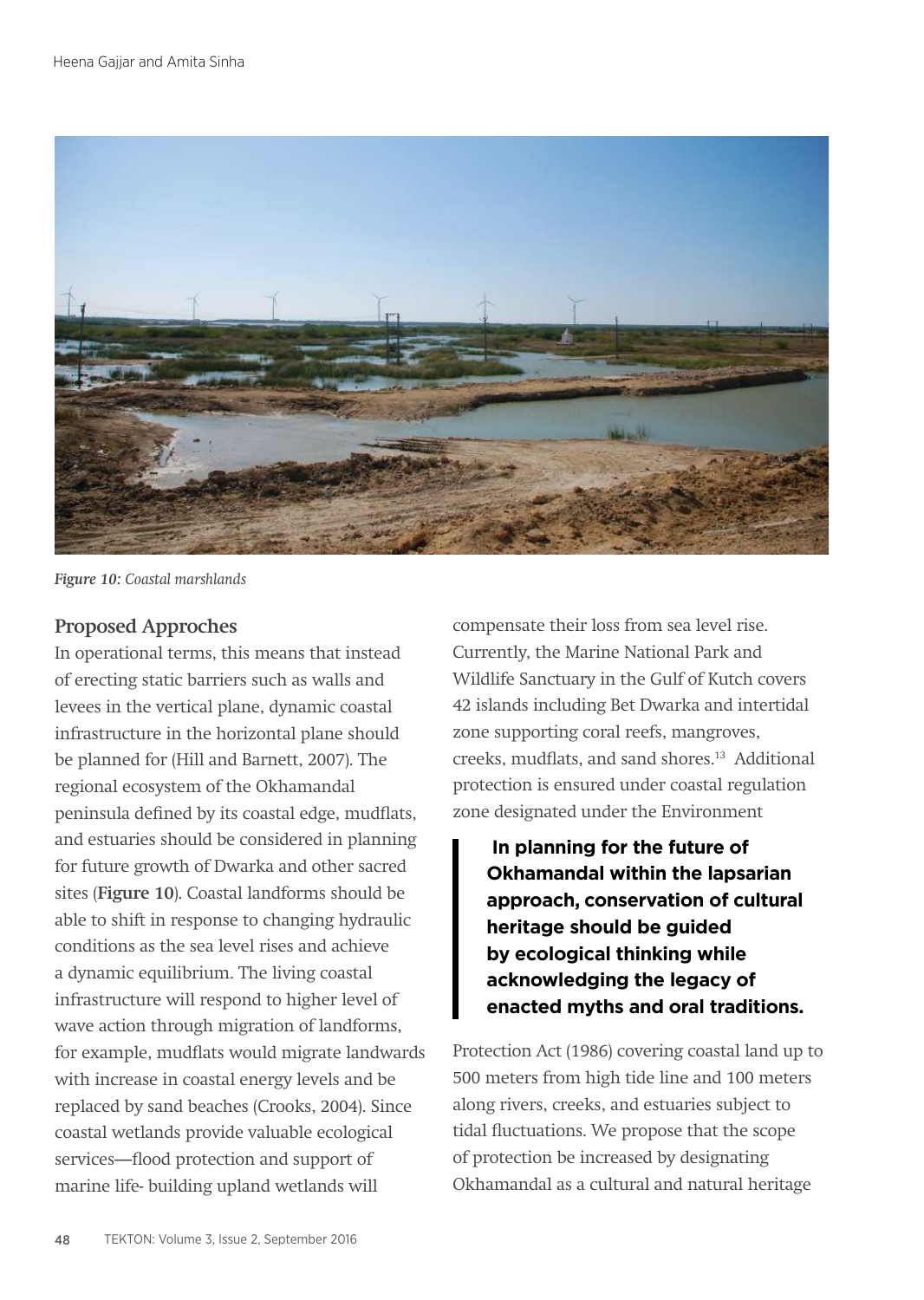

*Figure 11: The proposed coastal edge at Dwarka*

conservation zone, an eco-island where new infrastructure solutions can be tested leading to sustainable urban development. 14 More comprehensive measures should be undertaken to address coastal erosion, for example coastal plain at the confluence of Gomati River with Arabian Sea can be reclaimed by replanting mangroves and establishing floating islands from recycled waste generated from pilgrim activities in Dwarka (**Figure 11**). 15

Intense precipitation during the monsoons means there is not enough time for infiltration and most of the water flows into the sea. The Coastal Salinity Prevention Cell in Gujarat Government is fighting salt ingress by constructing check dams in streams, farm ponds, percolation wells and tanks, and planting salt tolerant crops such as sugar beet and date palm in coastal areas.16 This ensures that the coastal edge works as a sponge by holding fresh water and recharging the ground water table, thus suppressing salt ingress. These low cost

community-based strategies should be applied on a larger scale to improve their effectiveness in reducing salinity. GIS mapping of soils by the first author showed increase in salt ingress and fallow land between 1960-2015. In our projective planning for 2060 we propose rainfall harvesting and ground water recharging measures that will suppress salt ingress. Fresh water availability will increase the vegetative cover and attract more precipitation in the arid region.

# **Krishna Consciousness to Redefine the Pilgrim Trail**

*"Instead of imitating static ideals, the lapsarian approach prioritizes events and experience. Lapsarian landscape fosters interaction between humans and natural systems"* (Hays, 2015; p. 10).

In planning Okhamandal as a resilient cultural landscape, it is essential to involve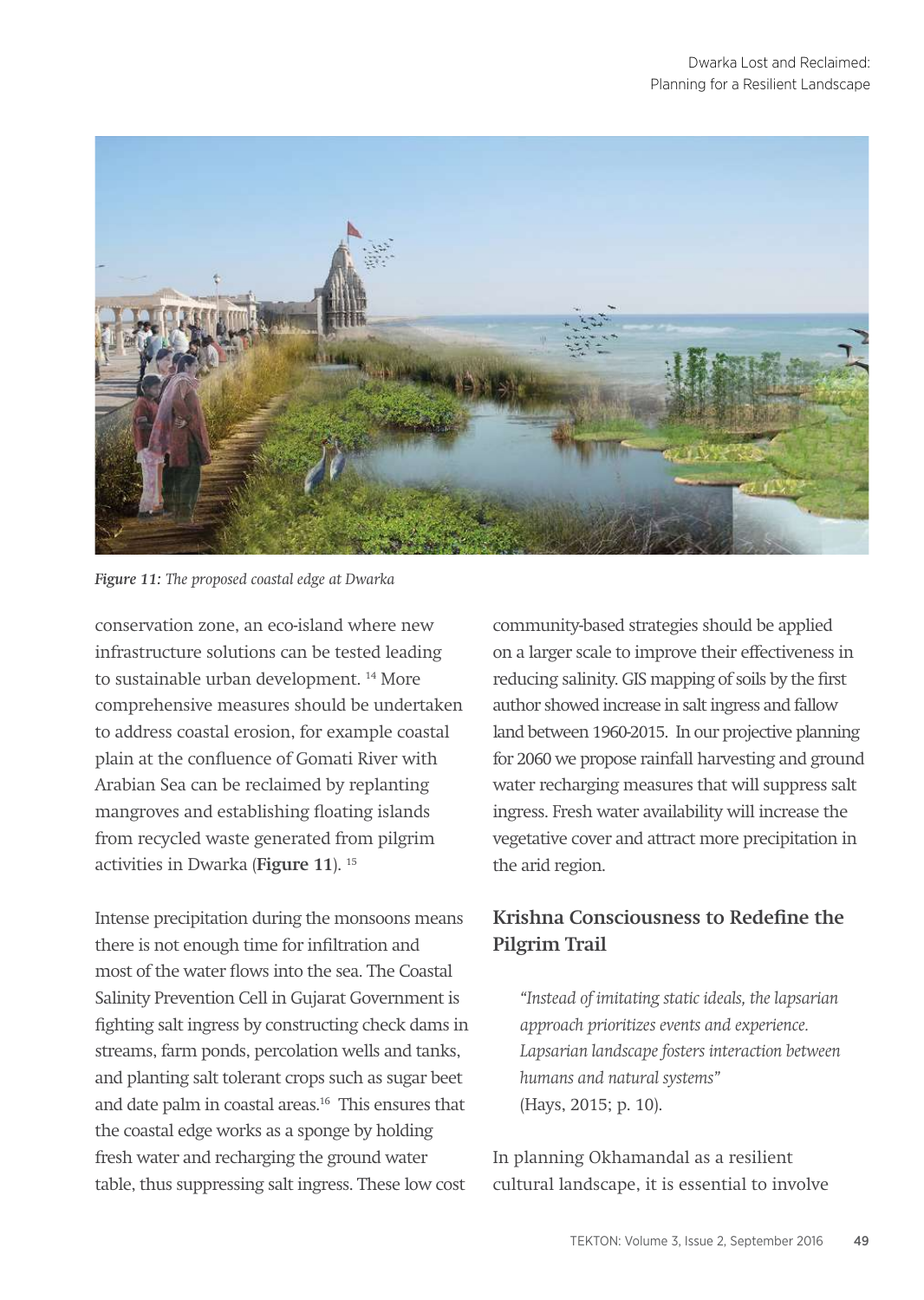

*Figure 12: Proposed Eco-cultural Heritage Trail*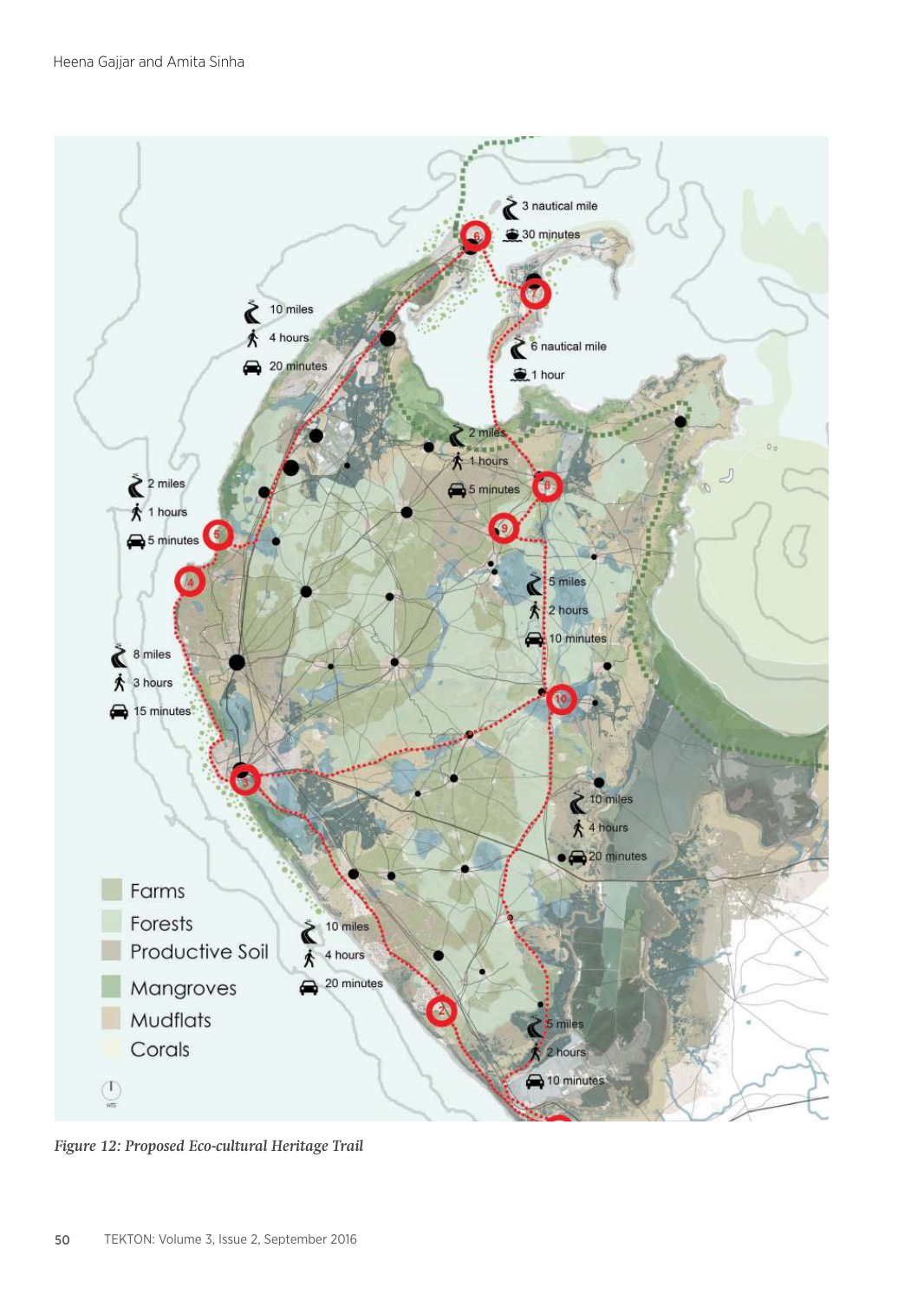

*Figure 13: Integrated water catchment for Gopi Talav and Nageshwar*

local communities and pilgrims in the process. We propose an eco-cultural heritage trail, in which the pilgrims will be able to experience the landscape in walking and close interactions with nature (**Figure 12**). A heightened awareness of the environment, 'Krishna consciousness' can be induced as they visit sites associated with the life of Krishna, listen to discourses on environmentalism and spirituality, and participate in eco-restoration projects. "Krishna consciousness', a way of seeing and relating to nature, can be cultivated through close attention to natural processes and by developing a caring and reverential attitude. This would be the basis for an environmental ethos rooted in past traditions and conversant with present realities. Today, as salt ingress is threatening to turn Okhamandal into a desert, fresh water bodies with mythic associations can

be revived to restore the once verdant landscape. Krishna's image as a proto-environmentalist can play a useful role in developing a pilgrimage circuit that links the existing temples with groves and wetlands. The rich repertoire of place myths will grow over time, as pilgrimage traditions are seldom static.

Most pilgrims take the tourist bus from Dwarka to visit other temples in Okhamandal and come back in a few hours. There are very few opportunities to have close interaction with the landscape as premium is put on obtaining *darshan* (ritual sighting) of deities in the temples. Pilgrims who step down from Dwarkadhish Temple through the *moksha dvar* to the *ghats* on Gomati will see the sun setting over Varun Temple rising out of the sea.<sup>17</sup> If they take the path behind the temples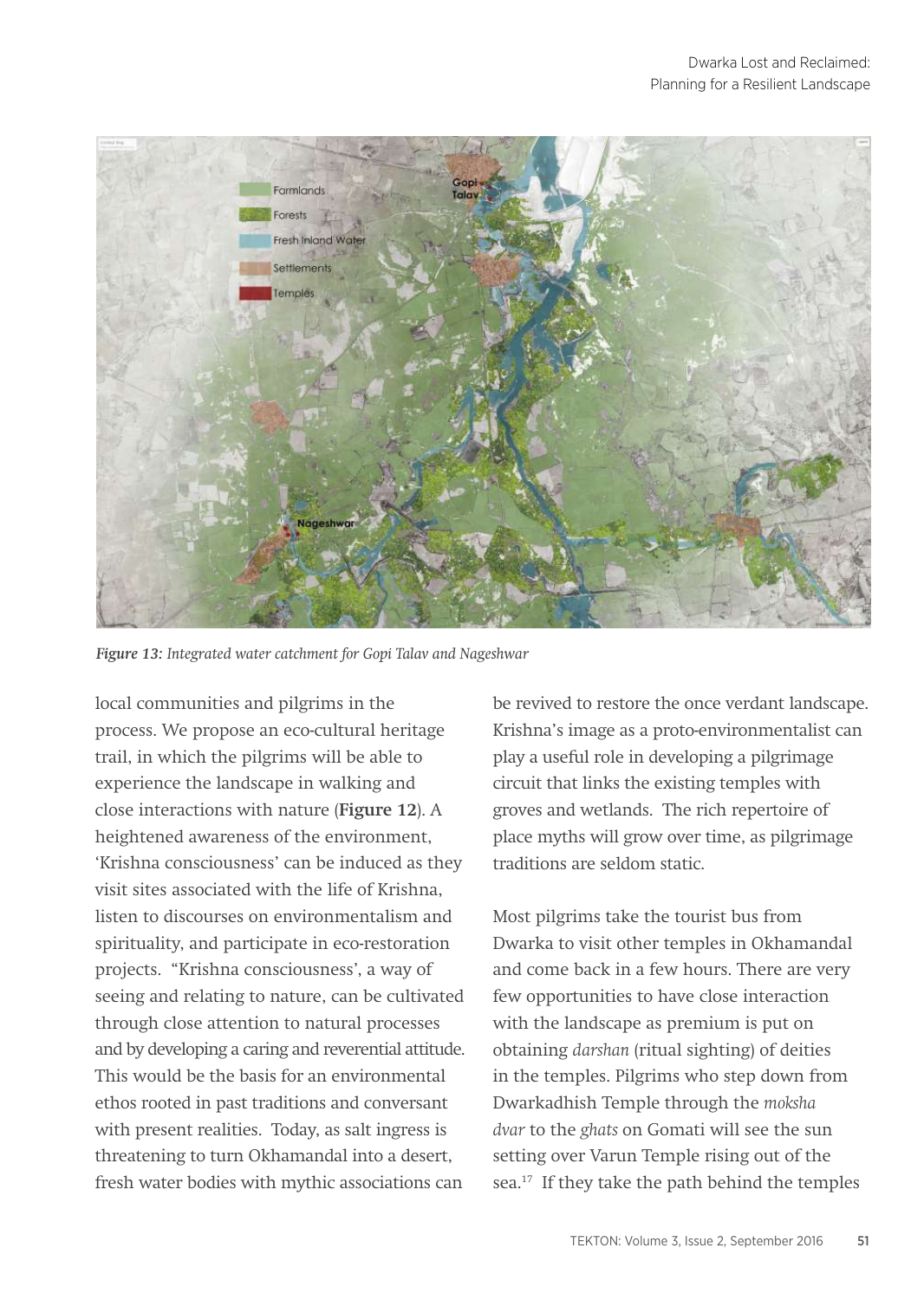

*Figure 13A: Detail of Gopi Talav* 

at Nageshwar and Gopi Talao, they will come upon hidden ponds in groves. If they walk the entire circuit, they will see many temples on the coast and inland rising out of the waters, and experience the local flora and fauna. But few do as there are no rest stops or signage and the walking path is not well defined.

In our planning proposal, the existing trail is extended beyond the existing loop—Dwarka, Bet Dwarka, Gopi Talao, Nageshwar—to include the sacred site of Okhamadhi at the southern tip of the peninsula. The journey on foot on this longer loop of 105 km will take nearly a week to complete. Rest spots proposed on the trail include reclaimed sites where salt ingress has been checked through wetland restoration and planting. Gopi Talav and Nageshwar Talav are proposed to become part of the regional scale macro-catchment for harvesting rainwater and recharging the ground water table (**Figures 13, 13 A, 13 B**). Gopi Talav is believed to be the site of Krishna's dance with *gopis,* and a place similar in form and meaning to the garden groves of Braj that represent a now lost environmental ethic (Sinha, 2014). 18 We propose to reclaim it as a cultural space of ritual enactments and festivals celebrating the birth of Krishna (*Janmashtami*). The performative spaces generated from dancing *garba raas* and playing with colors during Holi festival will add vitality and renew the cultural landscape. An abandoned stone quarry reclaimed as stepwell, solar and wind farm, underwater archaeological exhibit, and bird sanctuary are proposed as rest spots that will engage the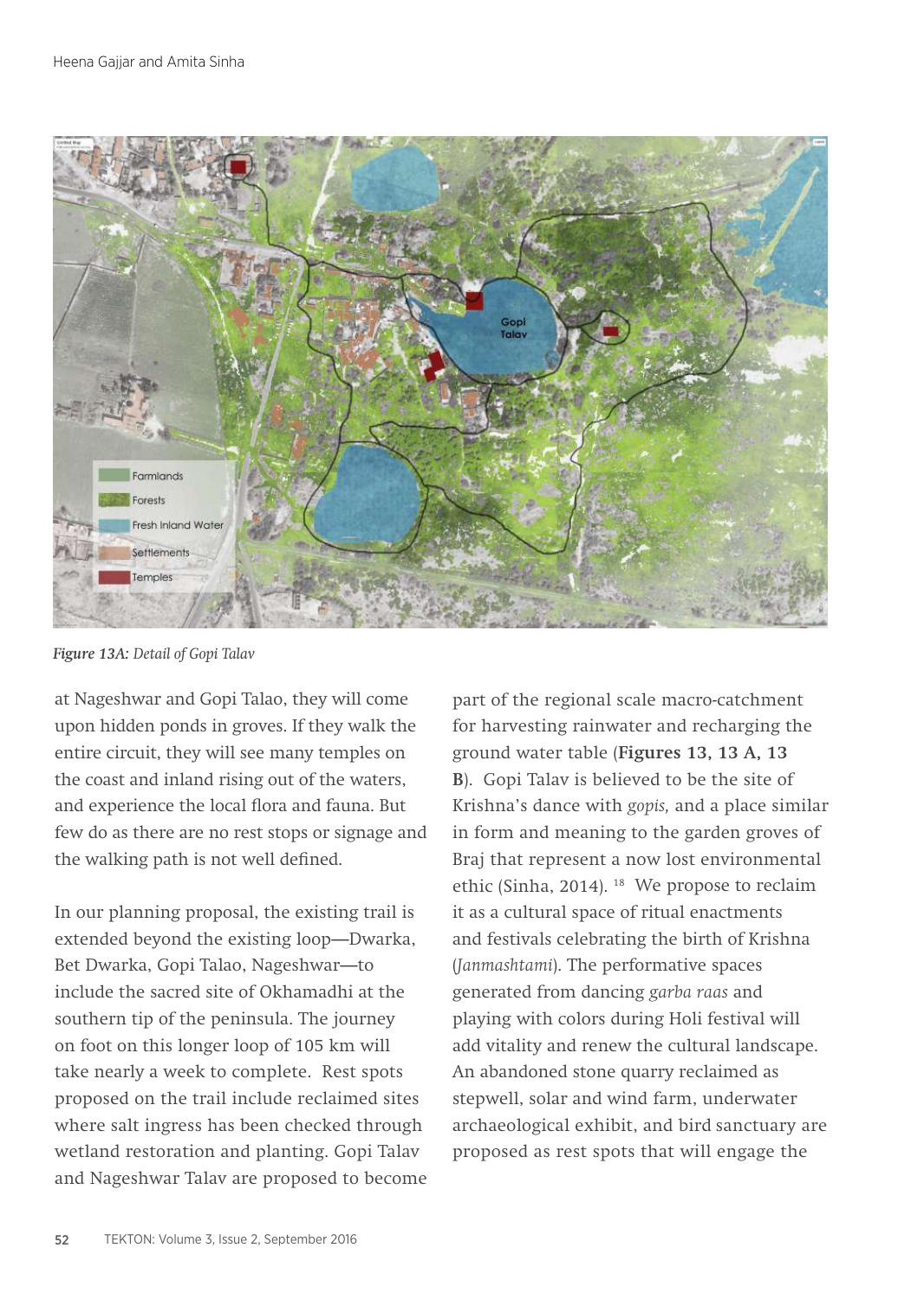

*Figure 13B: Detail of Nageshwar* 

pilgrim in understanding natural processes and environmental history of Okhamandal.

### **Conclusion**

Human (and divine) actions sought to build a 'center' in the tiny peninsula of Okhamandal on the western edge of the Indian subcontinent, in marginal land on the seacoast. In spite of environmental catastrophes and social upheavals, Dwarka remained a center, even as it was on the periphery, within the polycentric sacred geography of Hinduism. Its repeated rebuilding demonstrates the tenacity of place memories and cultural commitment to mimic Krishna's foundational act in reclaiming land from sea. The illusion of stability communicated by ancient sea forts and modern floodwalls and their failure in overcoming high magnitude natural disasters and slow encroachment by the sea necessitates a paradigm shift in landscape planning and design. In planning

for the future of Okhamandal within the lapsarian approach, conservation of cultural heritage should be guided by ecological thinking while acknowledging the legacy of enacted myths and oral traditions. This means that images reified in static structures that resist and dominate nature should be discarded in favor of new images that represent resilient landscapes.

*Photo Credits:* All photographs and maps are by Heena Gajjar.

#### **Acknowledgements:**

The paper is based upon Master of Landscape Architecture thesis "Journeys in the Cultural Landscapes of Okhamandal in Gujarat, India: An Ecological Model for Heritage Conservation", University of Illinois at Urbana Champaign, 2016 by Heena Gajjar. The authors thank Jessica Birkenholtz and David Hays for their guidance and support.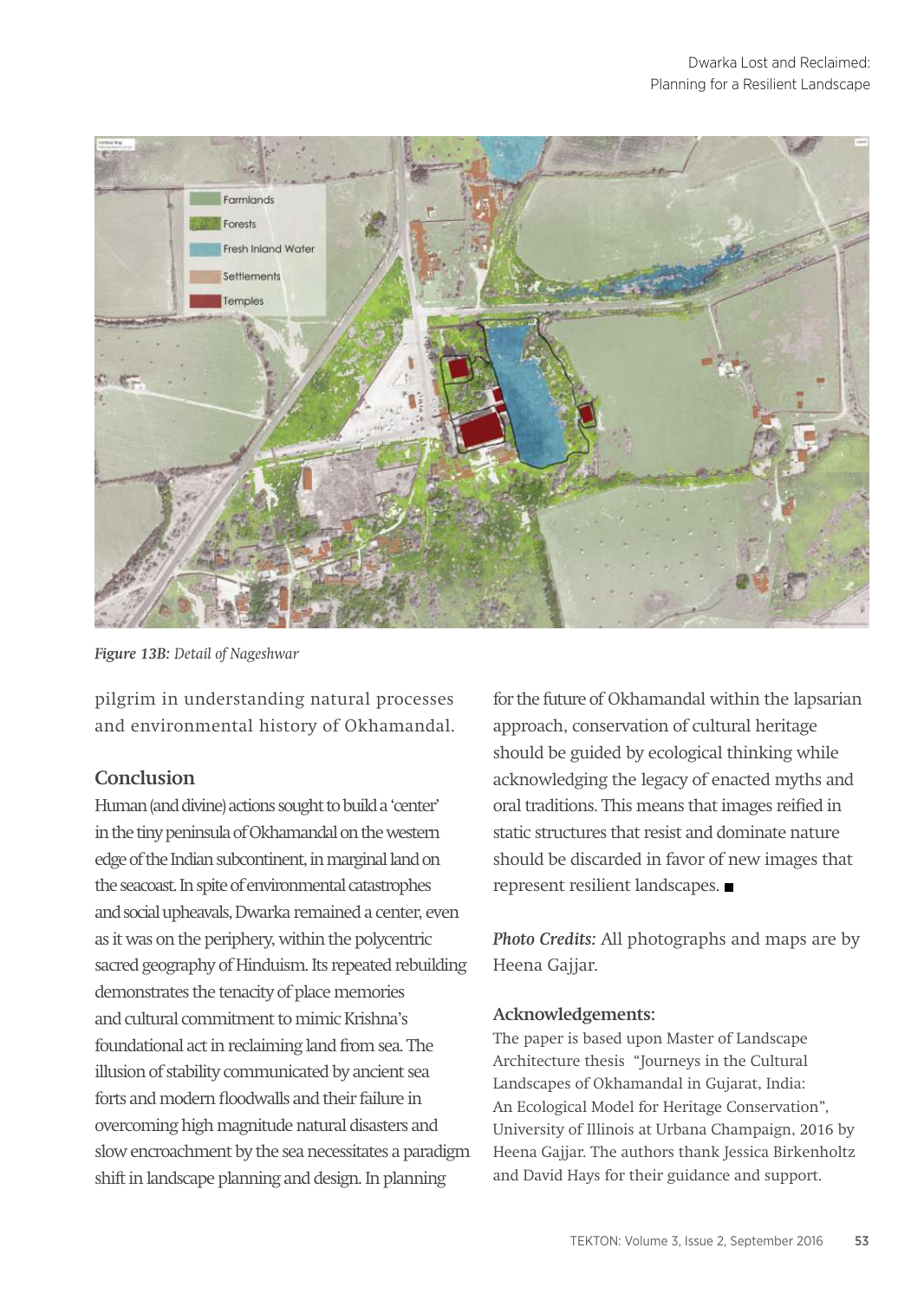#### **Notes:**

<sup>1</sup> The lovable child and adolescent cowherd grew up in the pastoral community of Yadavs in Braj and came into age by killing his evil uncle Kansa in Mathura and restoring the throne to its rightful heir. Krishna and his clan of Yadavas left Mathura upon repeated attacks by Jarasandh, king of Magadha. Krishna established his kingdom in Dwarka where he is worshipped as Dwarkadhish, ruler of Dwarka, and Ranchor, one who left the battlefield. In the epic *Mahabharata* Krishna was the charioteer of Arjun, one of five Pandav brothers in the grand battle between the cousins Pandavs and Kauravs. The dialogue between Krishna and Arjun became *Bhagavad-Gita*, the seminal text of Hinduism in which Krishna is a wise sage and guru enunciating the meaning and purpose of life to Arjun and reveals himself as *Brahma*, the ultimate transcendent reality (Arnold, 1899).

2 S.R. Rao (1999) described them as Suvarna Tirtha, Bet Dwarka/Shankodhara, Narayanapura, Arambhadvara, Dhenuka, Okha, and Purvadvara. This suggests that Okhamandal landscape was perceived traditionally as an island nested and duplicated at smaller scales alluding to the pattern of self-similarity found in nature.

3 Dwarka in the west is one of the four char *dhaams* (four abodes or seats in the four cardinal directions) that every Hindu is enjoined to visit once in a lifetime. The clockwise circumambulation by pilgrims of the four *dhaams* defines the sacred geography of India (Eck, 2012). Two other *dhaams*-- Puri (east), and Rameshvaram (south)-are also at confluences of river and sea, while Badrinath on the north is on a hilly range rising out of the waters (Bhardwaj, 1973). The fluvial aspect of sacred sites is further reiterated through building of large water tanks within the temple complexes.

4 According to the medieval Sanskrit text, *Padma Purana* Vishnu took the form of a fish (*matsya*) and rescued the Vedas hidden in the sea from the demon Shankhasura.

5 The island of Bet Dwarka in Okhamandal was inhabited by Late Harappan settlers in the 19th c -15th BCE as indicated by relics such as a seal engraved with a composite animal (bull, unicorn, and goat) motif, copper fishhook, and two inscribed potsherds. The availability of chank shells in profusion in the Gulf of Kutch meant that Bet Dwarka and Nageshwar became centers for production of a variety of objects—beads, bangles, ladle, spoon, and seals-- made with shells (Gaur, A. Sundresh, and V. Patankar 2005). Bet Dwarka had a flourishing overseas trade in the early centuries of the CE, as discoveries of amphora (pottery ware for wine and olive oil used in the Roman empire) and stone anchors reveal (Gaur, Sundaresh, and Vora, 2005).

6 The Harappan site of Dholavira in the Rann of Kutch suffered a massive earthquake around 2200 BCE that along with siltation may have caused its demise.

7 Archaeologists believe the decline of Harappan societies was caused by climate change. The retraction of Ghaggar-Hakra River, a tributary of Indus, and the weakening of monsoons, for example led to the demise of settlements on its banks and migration of its population eastwards (Giosan et al, 2012).

8 According to Lefebvre (1991) representations of space are produced by knowledge systems while representational spaces are symbolic, linked to art and hidden side of social life.

9 Dwarka and Okhamandal were studied in three site visits in 2008, 2014, and 2015. The sacred sites were visually documented, and pilgrims and stakeholders were interviewed. Mapping of water bodies, vegetation, trails, and settlements was done to do projective planning of Okhamandal for 2060. Remediation strategies were developed to address coastal erosion and salt ingress. Design scenarios for existing and proposed rest stops for the pilgrim on the proposed eco-cultural heritage trail were developed. The report can be accessed at: https://issuu.com/heenagajjar/ docs/journeys\_in\_the\_cultural\_landscapes

10 http://www.climatecentral.org/

<sup>11</sup> *Ecological Profile for Coastal Talukas of Gulf of Kachch*, Report by Gujarat Ecological Society, 2014. Retrieved 20 December 2014, from http://gesindia.org/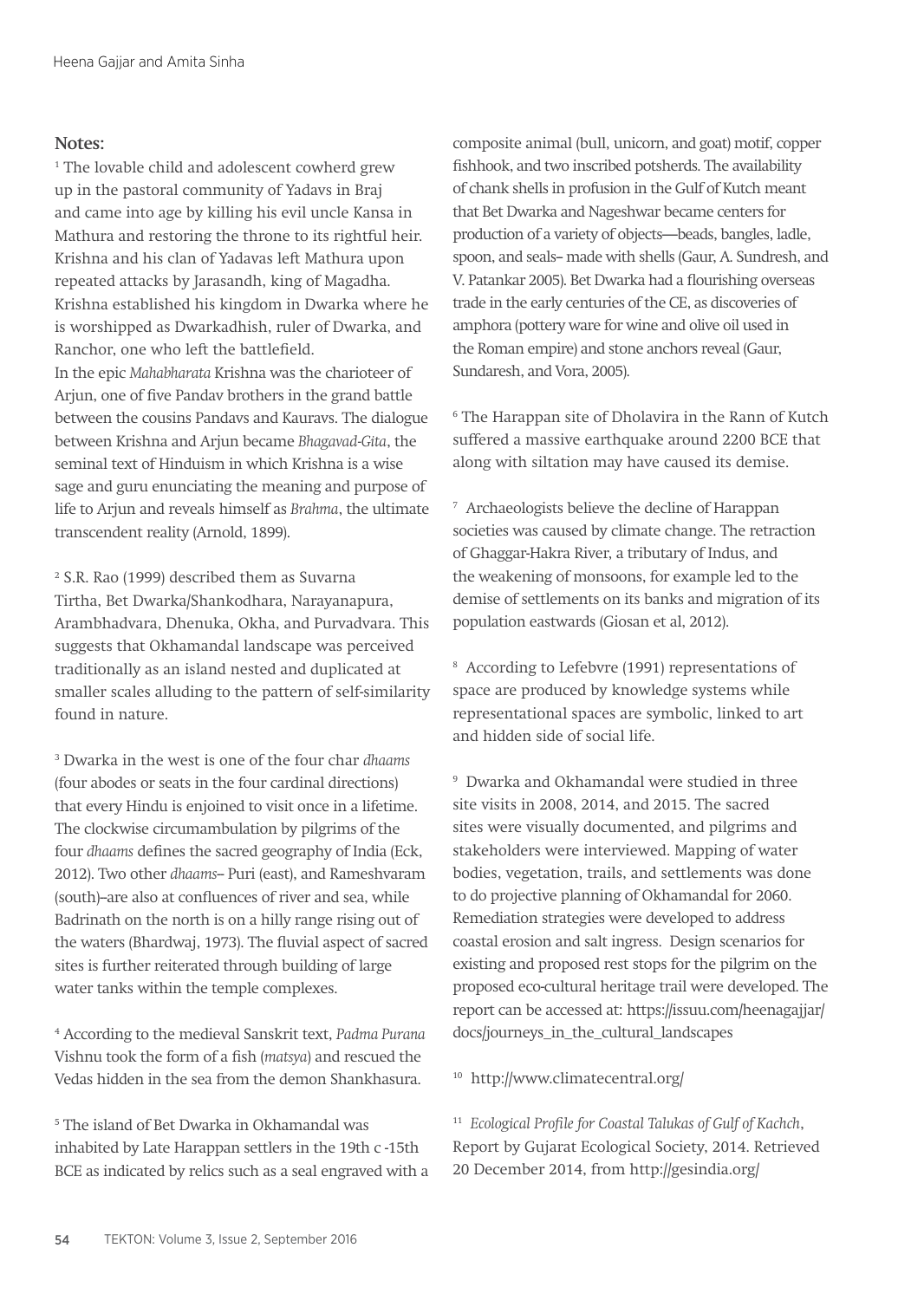12 http://Hridayindia.in/hriday-cities/

13 Nilanjana Biswas. *The Gulf of Kutch Marine National Park and Sanctuary*: A Case Study. Unpublished report by International Collective in Support of Fishworkers. Retrieved from http://aquaticcommons.org/2077/1/ Kutch.pdf.

14 Hodson and Marvin (2010) describe eco-islands as experiments in sustainable development using renewable sources of energy and recirculating resource flows. Treasure Island in San Francisco Bay and the island county of Tuvalu in Pacific Ocean are being planned to generate their energy from renewable sources by 2020.

15 Rossano (2015) reviews six river widening and floodplain expansion projects in Switzerland, France, Germany, and the Netherlands for preserving the dynamic estuarine landscape. Instead of levees controlled flooding is advocated for resilient landscape design.

16 Coastal Salinity Prevention Cell Annual Progress Report, 2012-2014 (http://cspc.org.in/). Salt panning is also increasing the rate of ingress. Increase in soil salinity and aridity has led to the reduction of native species forest cover and propagation of the invasive weed *Prosopis Juliflora*.

<sup>17</sup> The number of pilgrims in Dwarka increased by 23% from 2012 (1,436,488) to 2013 (1,770,438) according to Gujarat Tourism (http://www. gujarattourism.com). In response to the increase in domestic tourism, the sea front is developed as the famous Chowpatty Beach in Mumbai and a pedestrian suspension bridge has been constructed to link the ghats with Panchkund Island. Pilgrims do not appreciate the new look. As one of them remarked to the first author in January 2015, "This place is not Mumbai, it is Dwarka. Krishna's Dwarka!"

<sup>18</sup> Krishna had directed the cowherders to venerate Govardhan Hill in Braj instead of the distant sky god Indra because its vegetation provided food for their cattle. He had lifted the Hill on his finger to protect the community when angry Indra sent incessant rains causing floods. He had fought and subdued

the serpent Kaliya living in waters of the Yamuna River and had killed the many demons in animal forms lurking in the wilderness. In these allegorical legends, Krishna destroyed the evil forces of nature and promoted reverence of the bountiful natural landscape that sustained his community. Krishna's deeds and sayings as exemplars of right values and actions are relevant in contemporary times and its environmental concerns (Haberman, 1994; Luthy, 2016)

#### **References:**

Arnold, E. (Tr.). (1899). *Bhagavad-Gita*. Boston: Roberts Brother.

Bhardwaj, S. (1973). *Hindu Places of Pilgrimage in India: A Study in Cultural Geography*. Berkeley: University of California Press.

Belanger, P. (2016). Is landscape infrastructure? in G. Doherty and C. Waldheim (eds.) *Is Landscape…? Essays on the Identity of Landscape*. New York: Routledge, 190-227.

Chandrasekharam, D. (2007) Geo-mythology of India in L. Piccardi and W.B. Masse (eds.). *Myth and Geology*. Geological Society, London, Special Publications, vol. 273, 29-37. Crooks, S. (2004). The effect of sea-level rise on coastal geomorphology. *British Ornithologists' Union, Ibis,* 146 (suppl.1), 18-20.

Couture, A. (2003). Dvaraka: The Making of a Sacred Place in P. Granoff and K. Shinohara (eds.). *Pilgrims, Patrons, and Place: Localizing Sanctity in Asian Religions.* Vancouver: University of British Columbia Press, 224-248.

Davidson, L.K. and D. Gitlitz. (2002). *Pilgrimage: from the Ganges to Graceland: an encyclopedia*. Santa Barbara, California: ABC-CLIO, vol. 1.

Desai, G.H. and Clarke, A.B. (1923). *Gazetteer of the Baroda State.* Bombay: Times Press.

Eck, D. (2012). *India: A Sacred Geography.* New York: Harmony.

Eliade, M. (1954). *The Myth of the Eternal Return,* Tr. W. Trask. Princeton, New Jersey: Princeton University Press.

Gaur, A.S.; Sundaresh; Tripati, S. (2004). An Ancient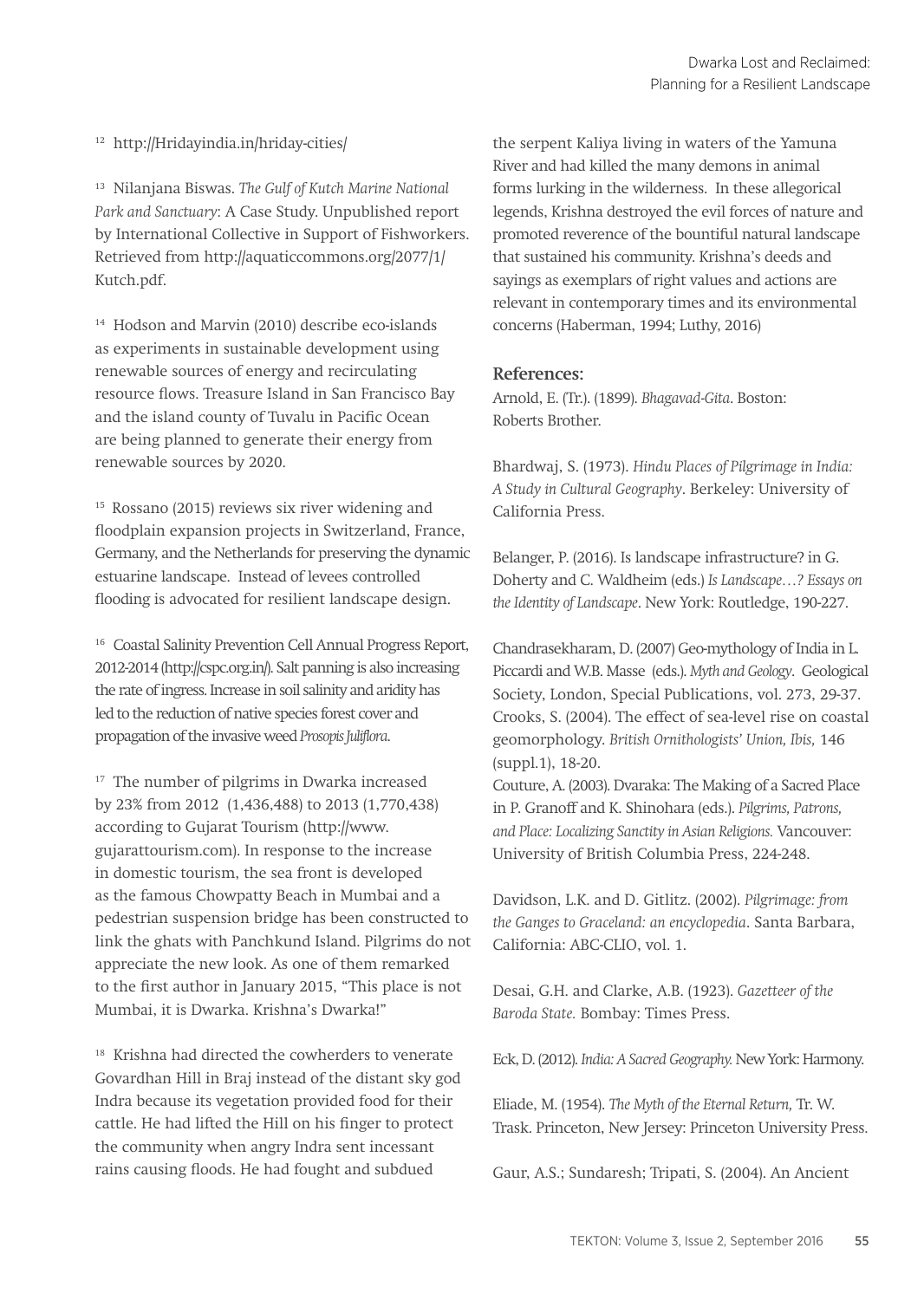Harbour at Dwarka: study based on the recent underwater explorations. *Current Science,* vol. 86, no. 9, May 10, 1256-1260.

Gaur, A.S.; Sundresh; Patankar, V. (2005). Ancient Shell Industry at Bet Dwarka Island. *Current Science*, Vol. 89, September, pp. 941-946.

Gaur, A.S.; Sundaresh; and Vora, K.H. (2005). *Archaeology of Bet Dwarka Island: An Excavation Report*. New Delhi: Aryan Books International in association with National Institute of Oceanography, Goa.

Gaur, A.S.; Sundresh; Vora K.H. (2007). Shoreline Changes During the Last 2000 Years on the Saurashtra Coast of India: Study based on archaeological evidences. *Current Science*, vol. 92, no. 1, January, 103-110.

Gaur, A.S.; Sundaresh; K.H. Vora, K.H. (2008). *Underwater Archaeology of Dwarka and Somnath* (1997-2002). New Delhi: Aryan Books International in association with National Institute of Oceanography, Goa. Giosan, L. et al. (2012). Fluvial Landscapes of the Harappan Civilization. *PNAS, E 1688-E 1694,* published online May 29.

Haberman, D. (1994). *Journey through the Twelve Forests*: An Encounter with Krishna. New York: Oxford University Press.

Hays, D. (2015). Lapsarian Landscape. *Matericos Perifericos* 12. Rosario, Argentina, 8-10. Hill, K.; Barnett, J. (2007). Design for Rising Sea Levels. *Harvard Design Magazine,* vol. 27, Fall/Winter.

Hodson, M.; Marvin, S. (2010). *World cities and climate change*. Berkshire, U.K.: Open University Press.

Irwin, J. (1983). The Ancient Pillar-cult at Prayaga (Allahabad): Its Pre-Asokan Origins. *Journal of the Royal Asiatic Society*, 2, 253-280.

Lefebvre, H. (1991). *The Production of Space*, Tr. Donald Nicholson-Smith. Malden, MA: Blackwell Publishing.

Lister, N. (2016). Is Landscape Ecology? in G. Doherty

and C. Waldheim (eds.) *Is Landscape…? Essays on the Identity of Landscape.* New York: Routledge, 115-137.

Luthy, T. (2016). Few People Know That Krishna Was the First Environmentalist: Religiously Motivated Conservation as a Response to Pilgrimage Pressures in Vrindavan, India in M. Mostafanezhad, E.Shelton, R. Norum, and A. Thompson-Carr (eds.). *Political Ecology of Tourism: Community, power and the environment*. New York: Routledge.

Rajendran, C.P., Rajendran, K.; Vora, K.H.; Gaur, A.S. (2003). The Odds of a Seismic Source Near Dwarka, NW Gujarat: An evaluation based on proxies. *Current Science*, vol. 84, no. 5, published online March 10.

Rao, S.R. (1995). Research on the Historicity of Pilgrim Places: A study of Dvaraka in D.P. Dubey (ed.) *Pilgrimage Studies: Sacred Places, Sacred Traditions*. The Society of Pilgrimage Studies, no. 3, Allahabad, 145-155.

Rao, S. R. (1999). *The Lost City of Dvaraka.* New Delhi: Aditya Prakashan.

Rao, S. R. (2001). *Marine Archaeology in India*. New Delhi: Ministry of Information and Broadcasting, Government of India.

Rossano, F. (2015). From Absolute Protection to Controlled Disaster: New Perspectives on Flood Management in Times of Climate Change. *Journal of Landscape Architecture*, 1, 16-25.

Schoff, W. (Tr.) (1912). *The Periplus of the Erythraean Sea: Travel and Trade in the Indian Ocean by a Merchant of the First Century*. New York: Longmans, Green and Co.

Sen Gupta, S. (2003). *Chaar Dhaam: A Guide to Hindu Pilgrimages*. Kolkata: Rupa & Co.

Shah, C. (ed.). (1938). *The Geology of Baroda State by R.B. Foote*. Baroda: Baroda State Press.

Sinha, A. (2014). The Sacred Landscape of Braj, India: Imagined, Enacted, and Reclaimed. *Landscape Journal*, USA, 33(1), 59-75.